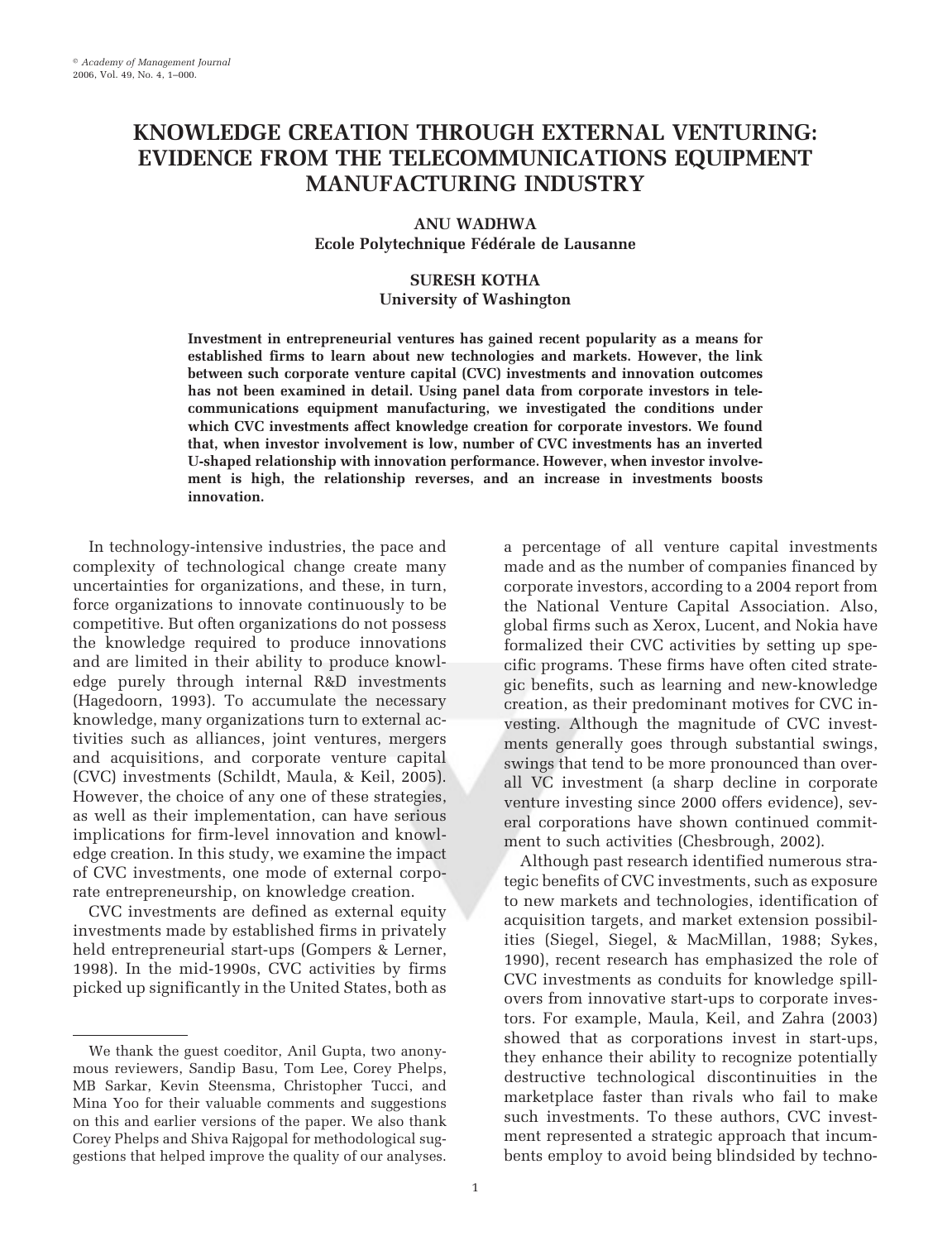logical change. Keil, Zahra, and Maula (2004) argued that CVC investments can result in both exploitative and explorative learning and that the type of learning an investor firm gains depends upon the characteristics of the start-ups it invests in and the formal structure of its CVC program. In a similar vein, Dushnitsky and Lenox (2005) showed a direct, positive relationship between CVC investments and firm innovation and demonstrated that industry-level (e.g., intellectual property regimes) and firm-level (e.g., investor absorptive capacity) factors moderated this relationship. In contrast to the above studies, Schildt and colleagues (2005) showed that learning from CVC investments has weaker efficacy than learning from other modes of external corporate venturing (i.e., acquisition and joint ventures).

The research reviewed above asserts that start-up firms represent an important opportunity for corporate investors to explore new ideas and knowledge. Empirical findings complement these theoretical assertions by unequivocally illustrating innovation-related benefits that result from CVC investments (Dushnitsky & Lenox, 2005), although their efficacy is often less pronounced when these investments are compared to other modes of external venturing (Schildt et al., 2005). However, no earlier study has addressed the potential costs of CVC investments and the potential limits to innovation for investor firms resulting from increased CVC activity. Specifically, the earlier studies have not explored factors that may increase the benefits and decrease the costs associated with this approach to innovation via corporate entrepreneurship.

The goal of this study was to provide a stronger theoretical basis for assessing such costs and to examine their implications for firm-level innovation. We focused on two research questions: What are the limits to knowledge creation from CVC investments? And when are these limits likely to manifest? Recognizing such limits is important because it would help researchers better understand why many corporate investors report dissatisfaction with CVC investments, despite the touted strategic benefits. Our premise was that the extent to which corporate investors learn from such investments varies. Hence, we identified and tested externally and internally oriented capabilities that affect corporate investors' ability to leverage access to sources of knowledge via CVC investments. Identifying such factors can explain heterogeneity in exploration outcomes, a question of importance to researchers in this domain.

We tested our proposed hypotheses using longitudinal data on 36 firms in the telecommunications equipment manufacturing industry during the period 1989 –99. Our results indicate that, ceteris paribus, there is an optimum point beyond which the contribution of CVC investments to investor knowledge creation declines. Our results also suggested that when a corporate investor is highly involved with portfolio firms, it may be possible to reverse this decline. Specifically, we found that greater involvement with portfolio firms has a positive effect on the inverted U-shaped relationship between corporate venture capital investment and investors' knowledge creation. No such effect was found for investors' technological knowledge diversity.

#### **THEORY AND HYPOTHESES**

Exploration, defined as a process of search, variation, experimentation, and discovery (March, 1991), is closely aligned with distant search, which generates recombinations of new, unfamiliar knowledge with existing knowledge elements (Nelson & Winter, 1982). Although exploration and distant search are extremely important for organizational reconfiguration and renewal (Stuart & Podolny, 1996), both processes are often characterized by substantial costs, uncertainty, and risk. In practice, the dynamics of established organizations tend to drive out exploration activities altogether. Established organizations are under pressure to increase their frequency of experimentation and exploration as well as improve their rate of success with such activities to avoid falling into "learning traps" (Levinthal & March, 1993). Moreover, since firms are endowed with different capability sets and vary in their perceptions about the importance of opportunities available in their external environments, their success in achieving these goals is likely to show a great deal of variance.

We employ the search and exploration literature to discuss CVC investments' effect on innovation by conceptualizing CVC investment as an exploratory process through which firms attempt to acquire new capabilities. Firms use CVC investments to *explore,* or search, in their external environments for new opportunities and for new vistas of knowledge of strategic import (Keil, 2004). By ensuring an equity relationship with start-ups, corporate investors can potentially access new knowledge that would not otherwise be available. To realize the inherent value creation potential of this external knowledge, organizations must be able to recognize its useful components (Zahra & George, 2002), and they must deliberately act to capture this knowledge (Argote, 1999). Although the effect of CVC investments on knowledge acquisition has received little attention in the search literature, the difficulties inherent in distant search (Cyert &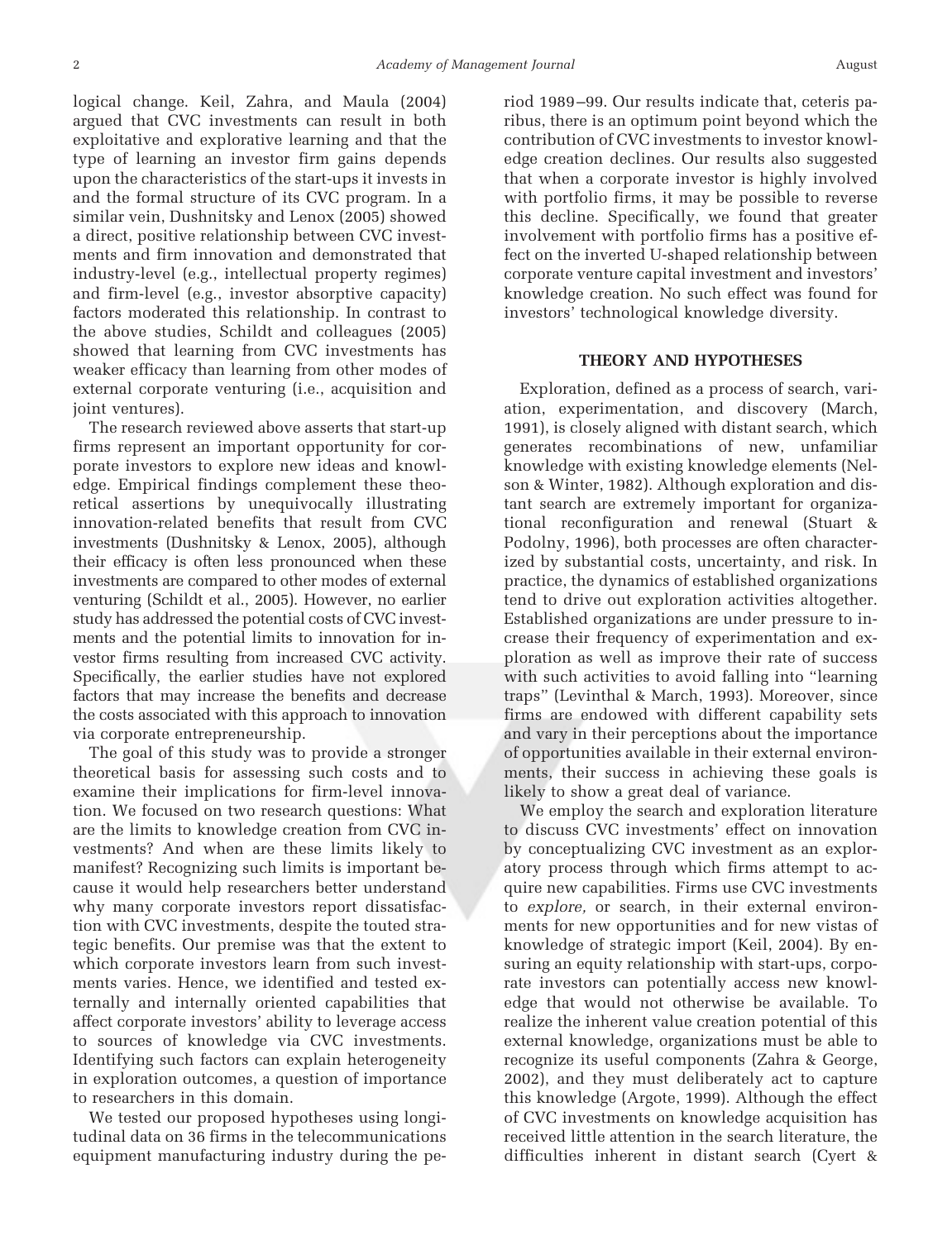March, 1963; Nelson & Winter, 1982) and the compensating mechanisms suggested in this literature provide a useful theoretical frame for appreciating and testing the benefits and limits of CVC investments as facilitators of knowledge.

# **CVC Investments and Knowledge Creation**

It has been argued that CVC investment activity facilitates learning (Dushnitsky & Lenox, 2005). Before investing, corporations generally undertake extensive due diligence activities related to proposed ventures and whet accompanying details such as business plans, technology resources, proposed products, and market prospects. This process provides a firm with a unique opportunity to learn about all aspects of a venture before making a capital commitment (Dushnitsky & Lenox, 2005). Following investment, the firm may institute various mechanisms for interacting with the venture and for learning from it.

Access to new external knowledge can influence knowledge creation within investor firms. First, new information can help firms address established problems using a new approach or an approach that combines the old and the new (Ahuja & Katila, 2001). Investor firms may use new information to support, complement, or augment their internal R&D capabilities, exploit it to enter new markets or introduce new products earlier than competitors who lack access to new external knowledge (Chesbrough & Tucci, 2003; Maula et al., 2003), and improve existing products by adding new features and functionality (Keil et al., 2004). Second, access to new information improves the absorptive capacity (Cohen & Levinthal, 1990) of the investing firms and creates a basis for their future assimilation of additional external knowledge (Ahuja & Katila, 2001). In fact, empirical evidence shows that an increase in CVC investment is positively associated with increased future innovation (Dushnitsky & Lenox, 2005).

However, these findings about corporate venture capital investment's effects on knowledge creation also raise the issue of whether potential costs to innovation are associated with CVC investment. Managers may eventually face constraints in garnering greater knowledge creation returns by simply increasing CVC investments. These constraints involve diminishing and negative rates of knowledge creation with increased CVC investments. In other words, increasing the number of portfolio investments increases the probability that each additional portfolio firm makes a lower marginal contribution to the knowledge base of the corporate investor (Deeds & Hill, 1996), and this relationship

may even turn negative at some point. Diminishing and negative returns to CVC investments arise because managers of CVC programs are "boundedly rational" (March & Simon, 1958). More importantly, they also operate under resource constraints, because typically CVC activities in large corporations receive limited organizational resources to manage the process (Keil et al, 2004). Under these conditions, too many CVC investments may confront their managers with information overload during the pre- and postinvestment stages and overstretch the managers' available resources for two reasons.

First, a large number of CVC investments can strain the cognitive capabilities of the managers and adversely affect their ability to select firms in which to invest. Venture assessment is a complex process that involves gauging the potential of an emerging technology. The sheer volume of information about the myriad technologies being developed outside their organization and the array of potentially promising entrepreneurial ventures can be overwhelming for managers of CVC programs. Furthermore, the complexity of the selection process itself can prevent managers from either absorbing important information presented to them or processing all the information in a timely manner.<sup>1</sup> Therefore, investors may end up selecting poorquality ventures, which may subsequently fail to deliver the expected benefits.

Second, postinvestment, an investor organization needs to monitor the progress of its portfolio firms and nurture and cultivate them. Any knowledge gained from portfolio firms then has to be absorbed and applied within the investor to be beneficial. Monitoring new ventures is likely to strain the cognitive capacities of the managers of CVC programs. Absorption and use of new technological knowledge imposes further costs in the form of increased demand for the already limited cognitive and administrative resources available to the managers, scientists, and engineers in the investing organization. Thus, resource constraints and information overload inhibit a corporation's ability to manage a large portfolio of start-ups effectively (Keil et al., 2004). The drawbacks of an exploratory search, well documented in the literature, include the inability to process and interpret the amount of information generated by excessive exploration, which then poses a challenge to the learning process (Gavetti & Levinthal, 2000).

Taken together, these arguments suggest that, be-

<sup>&</sup>lt;sup>1</sup> We are thankful to an anonymous reviewer for this suggestion.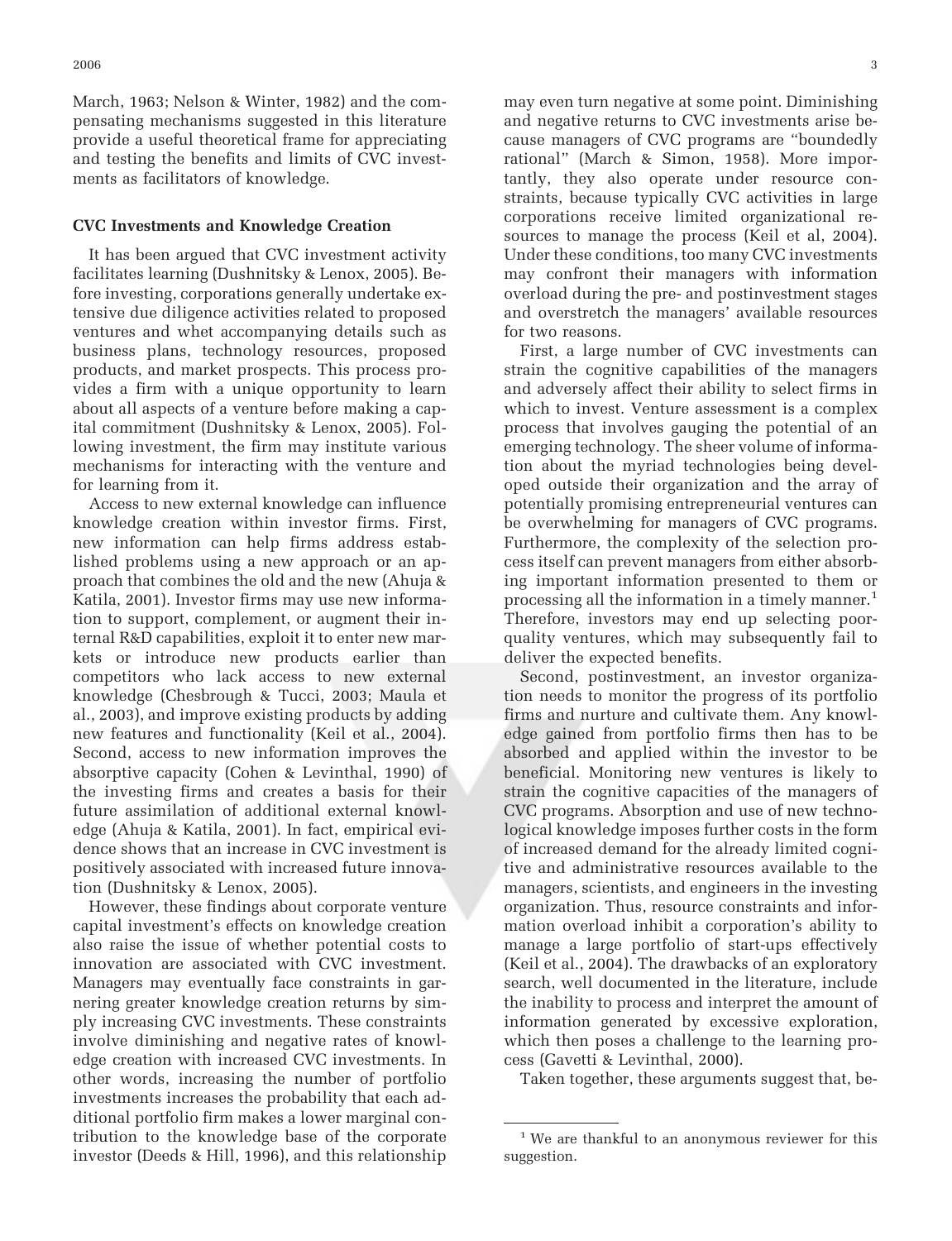yond a critical point, the relationship between number of CVC investments and rate of investor knowledge creation is characterized by diminishing as well as negative returns. Thus, we propose the following hypothesis:

*Hypothesis 1. The rate of knowledge creation in investor firms has a curvilinear (inverted U-shaped) relationship with the number of corporate venture capital investments.*

Although the search for and selection of portfolio firms to invest in represent a firm's exploratory strategy, they provide corporate investors only with an *opportunity* to learn. For the opportunity to be *realized,* corporate investors need mechanisms of knowledge transfer, as well as the ability to assimilate the inbound information effectively so that they can derive beneficial knowledge from it. We therefore consider involvement and technological knowledge attributes, which represent corporate investors' externally and internally oriented capabilities for pursuing exploration in the context of CVC investments.

# **Involvement with Portfolio Firms**

If established firms are to learn from their portfolio firms, equity relationships alone may be insufficient. For absorbing and using potential new knowledge, corporate investors need to ensure that information from their portfolio firms reaches business units equipped to make sense of it. Doing so is particularly useful if the knowledge to be acquired is tacit (Kogut & Zander, 1992) or complex, since tacit and complex elements of knowledge are hard to access through mere scrutiny of the business plans and patent portfolios of new ventures.<sup>2</sup> Past research on CVC investments alludes to one activity that may facilitate knowledge transfer but has not explicitly tested it. This activity is corporate investors' degree of involvement with their portfolio firms (Dushnitsky & Lenox, 2005; Keil et al., 2004). Involvement refers to the extent to which corporate investors build relationships with their portfolio firms that go beyond just providing equity capital. Such alliances can act as conduits for the flow and integration of knowledge. Greater involvement with external entities not only uses the capabilities and skills of the employees of the corporate investors, but also refines and augments these skills.

In practice, corporate investors often establish

interaction mechanisms such as joint R&D activities and other types of alliances to ensure greater resource sharing between themselves and their investee firms (Lane & Lubatkin, 1998). For example, a number of portfolio firms that received financing from Motorola Ventures reported active involvement with Motorola's business units (Keil, 2004). Forming such alliances allows corporate investors to benefit from the information as well as the knowhow residing in their portfolio firms. In alliances, the interaction takes place at the level of R&D, marketing, and other personnel in business units and divisions of the corporate investor and their start-up firms. Alliances are thus able to provide corporate investors with greater access to knowledge spillovers than passive equity investments alone. Moreover, corporate investors learn by doing and attain resource-sharing benefits by combining their own knowledge, skills, and assets with those of the portfolio firms. The use of alliances to leverage preferential access to external sources of new knowledge has been recognized as an explorative capability (Koza & Lewin, 1998; Rothaermel & Deeds, 2004).

Corporate investors also interact with their portfolio firms through board membership in these firms (Dushnitsky & Lenox, 2005; Zahra, Ireland, & Hitt, 2000). Participation as voting board members or as members with observer rights ensures that investor firms are kept informed about the technology of new ventures as they evolve, given that board members have contact with the new venture's technical experts (Pisano, 1989). Thus, board membership provides another channel through which new information and ideas from portfolio firms can reach a corporate investor.

When the relationship between a firm's number of CVC investments and rate of knowledge creation is positive, greater involvement further enhances investor learning from portfolio firms and their subsequent rates of knowledge creation. Earlier we posited that with an increase in the number of CVC investments, the relationship between number of CVC investments and rate of knowledge creation turns negative, but greater involvement by the investor corporation can mitigate the information overload underlying such a change in direction. This can happen in two ways.

First, channeling information to business units so that the incoming knowledge is more efficiently absorbed and used distributes the responsibility of managing relationships with portfolio firms to other business-unit managers. Interaction between business units of a corporate investor and its portfolio firms helps the corporation understand the relevance and the complementarities of the new-

<sup>2</sup> We are thankful to an anonymous reviewer for this suggestion.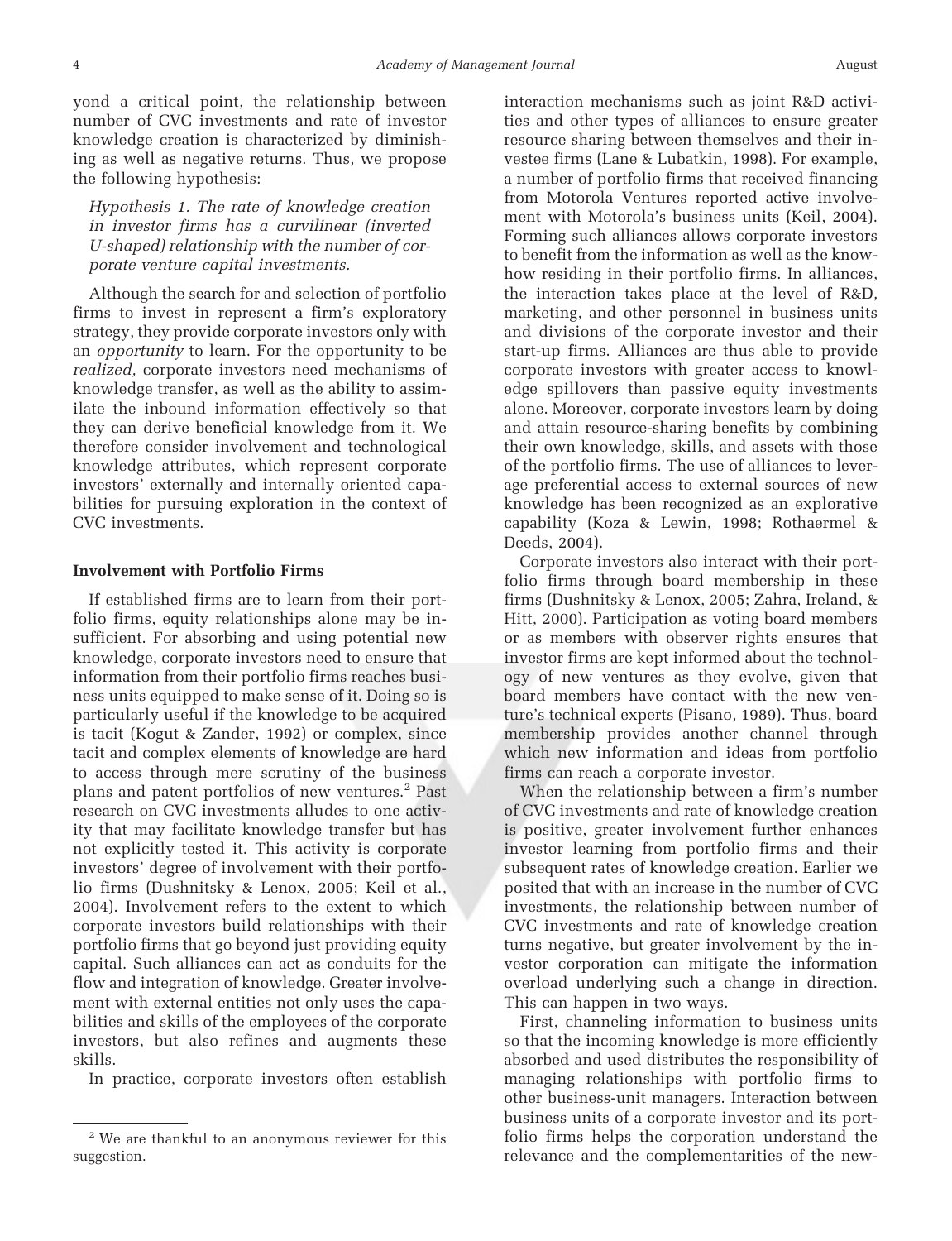**FIGURE 1 Proposed Theoretical Model**



venture technology to its existing capabilities. Second, strong interaction among scientists, engineers, and other personnel of business units of the corporate investor and portfolio firms is important, especially when the new knowledge sought by the corporate investor is tacit or systemic. Tacit knowledge is abstract and is more difficult to transfer without active involvement between the student and teacher. Highly embedded relationships between organizations allow for richer communication, which in turn results in feedback mechanisms, proper interpretation of procedures, and accurate and effective transfer of tacit knowledge (Dhanaraj, Lyles, Steensma, & Tihanyi, 2004). All of these factors may generate new knowledge by uncovering hidden or nonobvious connections or identifying new connections between old information and new sources of information. Thus, we propose the following:

*Hypothesis 2. Active involvement in investee firms positively moderates the relationship between firms' number of corporate venture capital investments and knowledge creation.*

# **Technological Knowledge Diversity**

A firm's existing technological knowledge and its application to new opportunities and ideas in its environment (Keil, 2004) can set the stage for producing new technologies, products, and processes (Ahuja, 2000; Dushnitsky & Lenox, 2005). Hence, the other factor that can mitigate the negative effects or costs of increasing CVC investment involves knowledge attributes of the investor firm. The fact that learning is often dependent upon the prior knowledge stocks of firms raises the question as to whether certain attributes of prior knowledge stocks are important for learning to take place.

Prior literature on search has emphasized that firms seeking to reconfigure their knowledge must move beyond local search and span technological as well as organizational boundaries (Rosenkopf & Nerkar, 2001). However, little is known about how the nature of a corporate investor's knowledge facilitates or impedes its organization-spanning activities, such as CVC investments. Given the emphasis on variety as a precursor for potential recombinations, we explore the role of knowledge *breadth,* or diversity of prior knowledge, in future learning. Specifically, we focus on technological knowledge diversity as an important and untested moderator of the relationship between CVC investments and knowledge creation.

Two key arguments underlying the search explanations for the role of technological knowledge diversity in exploring and using external knowledge include the following:<sup>3</sup> First, sourcing previously unconnected pieces of information can be useful if these pieces are combined into new information or knowledge. The number of CVC investments made by a corporation is directly proportional to the probability that this corporate investor is exposed to different and possibly unconnected knowledge emanating from its portfolio firms. In such a case, the heterogeneity (or diversity or breadth) of technological knowledge within the investor firm increases the potential for absorption of information from multiple knowledge arenas. It also increases the potential for new combinations of knowledge

<sup>3</sup> We are thankful to an anonymous reviewer for this suggestion.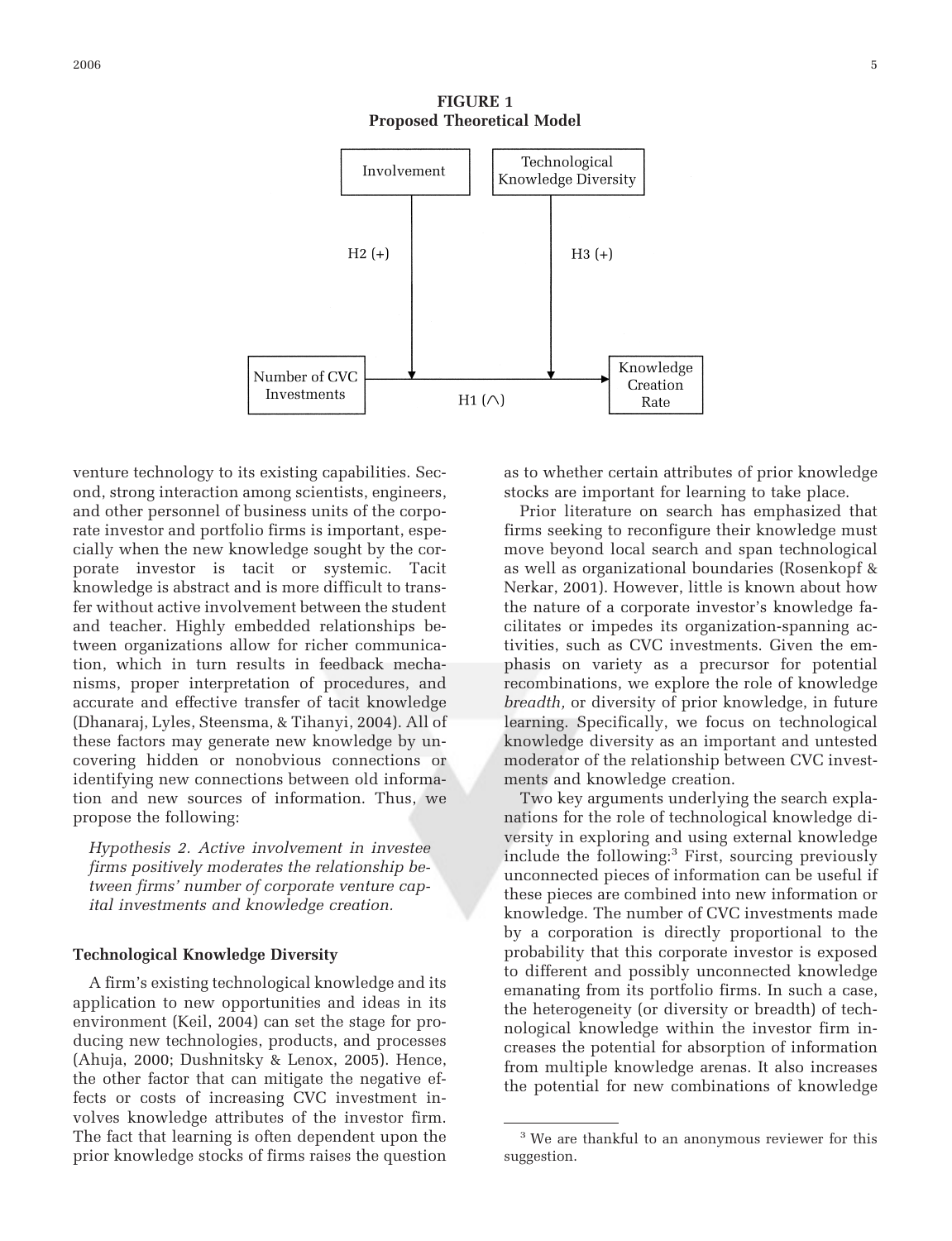by bringing together distinct knowledge areas from internal and external sources. Since prior knowledge consists of simple pieces of information that become valuable in specific contexts (Winter, 1987), the implication is that a corporate investor exposed to new contexts outside its firm can develop new meanings and uses for its existing knowledge. Second, prior knowledge breadth can encourage a diversity of stimuli within the investor firm, enabling less rigid thought patterns so that more novel combination are generated. If an organization's knowledge base is narrow, its core capabilities are likely to evolve into core rigidities (Leonard-Barton, 1992). A broader knowledge base provides the firm with increased flexibility and adaptability to environmental changes (Volberda, 1996). In other words, knowledge diversity engenders a fluid mind-set conducive to new idea generation and innovation. Evidence from studying new product development shows that a firm's ability to integrate knowledge from different streams is positively related to a broad base of existing knowledge (Bierly & Chakrabarti, 1996).

The above two arguments suggest that a more diverse technological knowledge base will enhance an already positive relationship between number of CVC investments and the rate of knowledge creation. Even when this relationship turns negative, investor firms with more diverse technological knowledge bases are better able to evaluate and absorb incoming knowledge from their investments in young entrepreneurial firms and subsequently improve their innovative performance. Thus, technological knowledge diversity plays an important role in whether a corporate investor is able to maximize learning from external sources to create new knowledge. We offer the following hypothesis:

*Hypothesis 3. Corporate investors' technological knowledge diversity will positively moderate the relationship between the number of corporate venture capital investments and knowledge creation.*

Figure 1 captures the framework developed in the above hypotheses.

#### **METHODS**

# **Research Setting and Sample**

**F1**

We focused on the telecommunications equipment manufacturing industry, which has undergone restructuring because of growing competition, technological change, and deregulation (Olley & Pakes, 1996). Deregulation has shifted the bases of competitive advantage toward achieving rapid and

radical innovations (Phelps, 2003). Additionally, the pace of technological change in the industry and its convergence with microelectronics and computing sectors has resulted in some important trends. First, technological convergence has made the innovation process and nature of R&D in this industry much more systemic, and this has increased product complexity at the firm level (Pisano, Russo, & Teece, 1988). Second, the convergence with the microelectronics and computing sectors and increased competition have forced firms to participate in the demand as well as the supply side of CVC investments to keep abreast of changes and to track and access technologies and innovations.<sup>4</sup> Finally, firms in this industry routinely and systematically patent their inventions to protect intellectual property (Levin, Klevorick, Nelson, & Winter, 1987). Since we used patent data to measure the knowledge creation rate, firms in this industry provided an excellent context for this study.

We defined the telecommunications equipment manufacturing industry as including all types of network telecommunications and customer premises equipment and followed recent studies (i.e., Phelps, 2003) in using Standard Industrial Classification (SIC) codes 3661 (telephone and telegraph apparatus), 3663 (radio and TV communications equipment), and 3669 (communications equipment, not elsewhere classified) to assemble our sample of firms.

To construct our sample of public firms that had invested capital in private firms either directly or through their own venture funds, we drew on VentureXpert, the official database of the National Venture Capital Association (NVCA), which maintains a list of corporate investors at the fund level. Using this list of corporate funds, we searched extensively by fund name on Google and in online databases like Lexis-Nexis and Factiva to assign each corporate fund to its corporate parent. We then selected investor firms that represented the telecommunications equipment manufacturing industry.

We focused on the time period from 1989 to 1999. Our final sample consisted of 36 corporate entities that invested VC funds at least once in

<sup>4</sup> Of all the funds invested by venture capitalists in 1999, 16 percent (\$13.1 billion) went to new ventures in the telecommunications sector. On the supply side, in 1999, telecom equipment manufacturers undertook 153 VC deals with start-ups, or 12 percent of all deals that corporate funds took part in, according to a 2004 report from the National Venture Capital Association.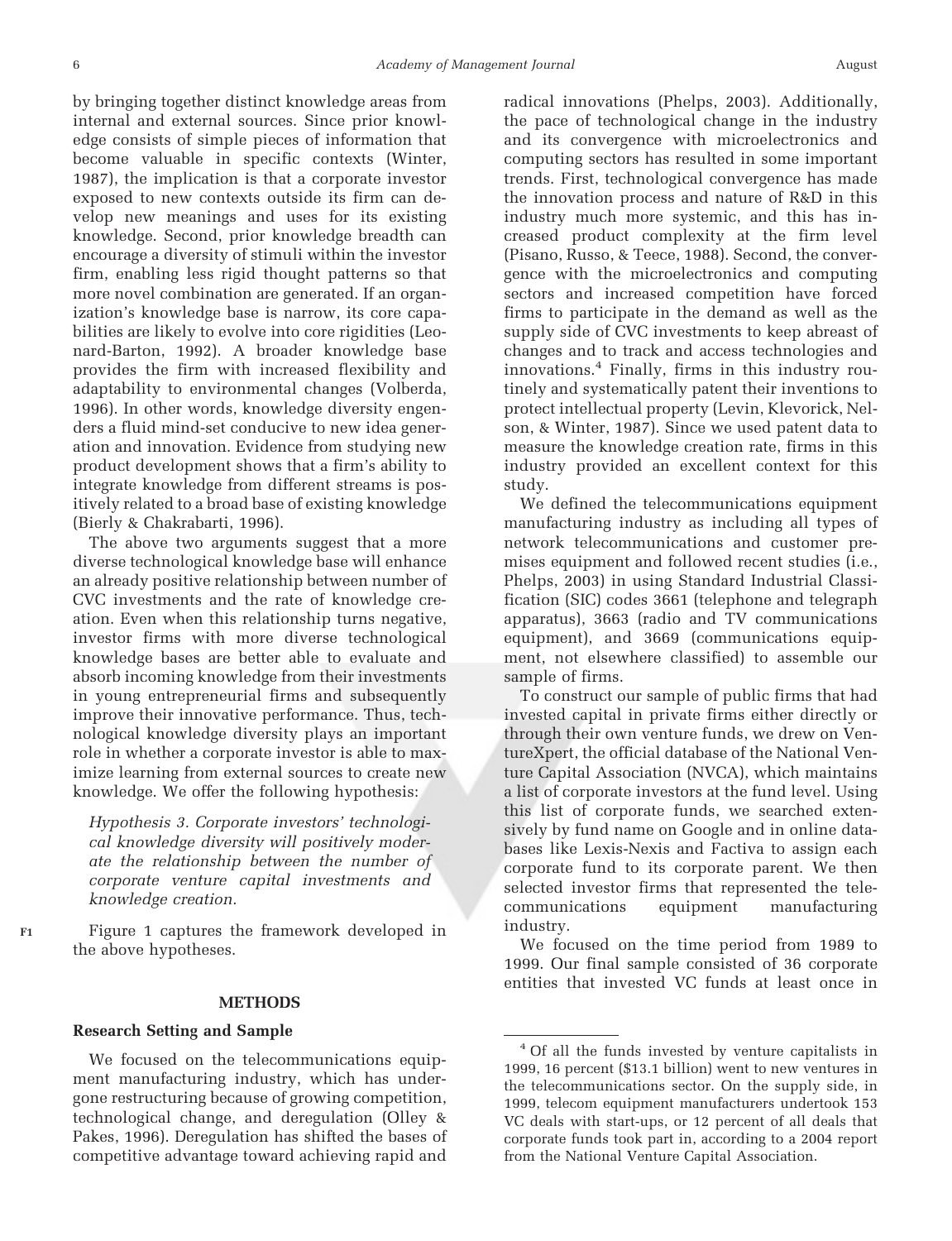start-ups during this period. The final panel, which consisted of 383 firm-year observations, was unbalanced because some firms underwent dissolution, acquisition, or mergers.

# **Measures**

*Dependent variable.* The rate of knowledge creation, our dependent variable, was operationalized by the annual count of *successful* patent applications for firm *i* in year *t*. Prior studies (Ahuja, 2000; Ahuja & Katila, 2001; Sorensen & Stuart, 2000) have used patenting as a proxy for innovation rate. We used application date (the date when a firm files a patent application) to assign a granted patent to any firm in a given year because, compared to other dates, application date more proximally reflects the actual time of knowledge creation in the firm (Griliches, 1990).

To construct our measure of the rate of knowledge creation, we used data from Delphion, a patent database that provides detailed information on patents granted by the U.S. Patents and Trademarks Office (USPTO) since 1975. To maintain consistency, reliability, and comparability of patents, we used patents granted in the United States.

We used *Who Owns Whom* and the *Directory of Corporate Affiliations* to construct corporate family trees to appropriately identify the patents that were granted to subsidiaries of our sample firms. After identifying all subsidiaries of a firm in any given year, we aggregated the patents assigned to these subsidiaries in that year to the parent firm in the sample.

*Independent variables.* The number of CVC investments for each firm in the sample was a count of the total number of unique start-ups invested in by firm *i* in year  $t - 1$ . If a firm did not make any investments in a given year, a value of 0 was assigned.

To measure the degree of a corporate investor's involvement with its portfolio firms, we focused on (1) the number of alliances formed in a year between the corporate investor and a portfolio firm at the time of, or shortly after, the equity investment, and (2) the number of instances in which the corporate investor took seats on the board of directors of a portfolio firm. To compile these data, we conducted comprehensive searches by firm names and relevant keywords in Factiva and Lexis-Nexis. Our definition of alliances includes all types, including those involving joint R&D, codevelopment, manufacturing, and marketing. This measure was the sum of all alliances with portfolio firms in a year plus the number of times the investor filled seats on portfolio firms' boards divided by the investor's total number of CVC investments in that year. To check the robustness of our measures, we also used the ratio of alliances to investments and the ratio of board seats to investments as alternative measures of involvement.

We measured the technological knowledge diversity of a corporate investor by calculating the inverse concentration ratio of the distribution of a firm's patents over the primary technology classes to which they had been assigned (Nerkar, 2003; Silverman, 1999). This measure reflects the distribution of the corporate investor's patents across technology classes over four years  $(t - 1)$  to  $t - 4$ ) prior to observation of the dependent variable. Specifically, the calculation was this: *technological* knowledge diversity<sub>i(t - 1</sub> to  $t - 4$ ) =  $\sum P_j \times \ln\left(\frac{1}{p}\right)$  $\frac{1}{p_j}\Big),$ where  $P_j$  was the ratio of patents filed in patent class *j*, and  $\frac{1}{P}$  $\overline{P}_j$  was the weight for patent class *j.* This approach was similar to use of the entropy measure (Palepu, 1985), which is widespread in prior research, and a larger value of this measure represents greater diversity.

*Control variables.* To control for firm- and industry-level factors that might influence a firm's rate of knowledge creation, we included several control variables. Since a firm's stock of patents has been used to characterize its technological competence (Patel & Pavitt, 1997), we used it to represent a firm's ability to learn from external sources of knowledge (Henderson & Cockburn, 1996), its absorptive capacity (Cohen & Levinthal, 1990), and its ability to produce radical innovations. The prior patent stock of firm *i* was measured as the number of patents attributable to it in the four years prior to its entry into our sample.

Because prior joint ventures, alliances, and mergers and acquisitions (Ahuja & Katila, 2001) can affect knowledge creation, we controlled for them. We counted all prior joint ventures and alliances a corporate investor had entered in the year prior to our observing the dependent variable, and all mergers and acquisitions the investor entered in that year. Data were obtained from the Securities Data Company (SDC) database.. We controlled for firm size using the natural logarithm of sales for firm *i* at time  $t - 1$  because size can influence firm innovation both positively and negatively (Henderson & Cockburn, 1996; Katila, 2002). As R&D expenses influence a firm's propensity to innovate, studies using patents as a dependent variable (Ahuja & Lampert, 2001; Benner & Tushman, 2002) have controlled for these expenses. Since our R&D expenditure measure was highly correlated with firm size, we used R&D intensity, measured as the ratio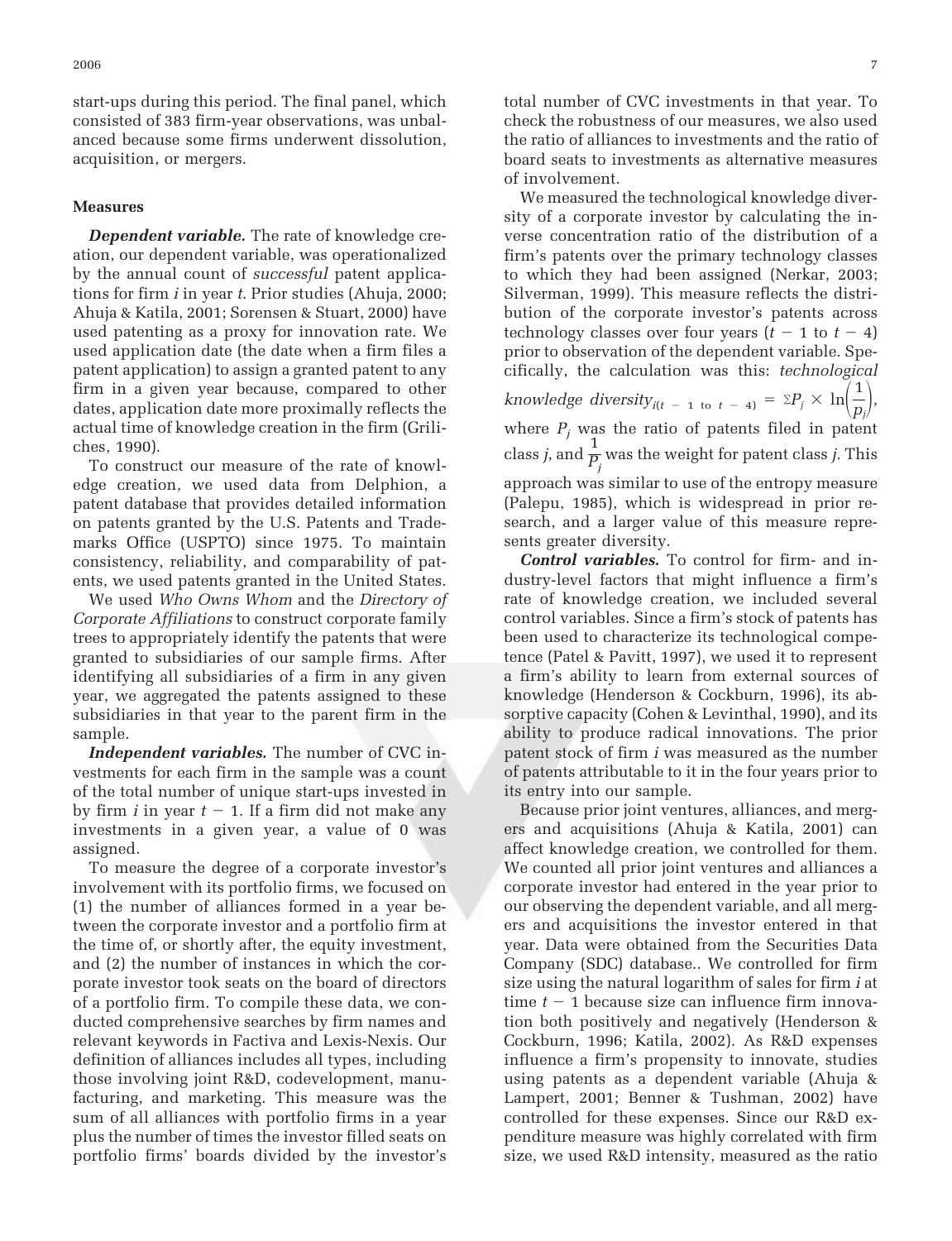of R&D expenditure to corporate investors' sales at time  $t - 1$ , as our control variable.

Since firm age exerts a systematic effect on the rate at which firms patent (Sorensen & Stuart, 2000), we controlled for the number of years from the founding of firm *i* to the year before the observation of the dependent variable. Further, we controlled for prior experience with CVC investments, which may also influence knowledge creation. The prior CVC experience of corporate investor *i* at time  $t-1$ , measured with data from VentureXpert, was the number of years since a firm first began investing CVC funds.

We also controlled for knowledge relatedness between investor and portfolio firms since it can be correlated with innovation (Dushnitsky & Lenox, 2005). We were unable to use patent-based measures of relatedness because fewer than 50 percent of the portfolio firms in our sample had patents at the time of receiving investment. We chose to operationalize relatedness on the basis of industry and developed a concordance between the SIC codes assigned to the corporate investors and the VentureXpert Industry Classification Codes (VEIC) assigned to all portfolio companies. A portfolio firm was considered related to its corporate investor if any of the VEIC codes were found to match SIC codes at the three-digit (366) level. If a portfolio firm subsequently went public and was assigned an SIC code, we used this new code to determine relatedness. The measure was the average count of portfolio firms belonging to the same three-digit SIC code as a corporate investor *i* in year  $t - 1$ .

Since the quality of the portfolio firms' invested in could affect our dependent variable, we controlled for it by counting how many venture capitalists had invested in a portfolio firm by the time a focal corporate investor put money into it. This number was then computed for all the portfolio firms invested in by the corporate investor in any year of the sample. The number of investing VCs is often a good proxy for the quality of a start-up because VCs go through several stages of due diligence before making investments.

We measured our control and independent variables using a lag of one year from the year of observation of the dependent variable. Since we had no prior information about when a firm's CVC activities impact knowledge creation, we also experimented with a cumulative lag of two years. These results are discussed under robustness checks.

# **Model and Estimation**

Since our dependent variable, rate of knowledge creation, was a count variable and took on nonnegative integer values, we used a nonlinear regression approach to avoid heteroskedastic, nonnormal residuals (Hausman, Hall, & Griliches, 1984). Specifically, we used the negative binomial regression model, a generalized form of Poisson regression, because the variance of our dependent variable exceeded its mean, indicating overdispersion in the data. This model took the form  $\ln \lambda_i = \beta'$   $x_i + \epsilon$ , where  $\lambda_i$  equals the mean and variance of  $y_i$ , the observed frequencies for a random dependent variable  $Y$  ( $i = 1, \ldots N$ );  $x_i$  is the vector of regressors; and  $exp(\epsilon)$  has a gamma distribution with a mean of 1 and a variance of  $\alpha^2$  (Cameron & Trivedi, 1986).

Since the innovativeness of firms may also increase or decrease over time, we controlled for systematic period effects (factors not captured in the above control variables that might have a constant impact on all the firms in the sample but vary over time) by using dummy variables for  $n - 1$  calendar years in the sample period up to year  $t - 1$ .

Observationally equivalent firms may differ on some unobservable or unmeasured characteristic. It is possible to correct for unobserved heterogeneity using random- and fixed-effects estimations. Since we had no prior information about the unobserved heterogeneity, we first conducted a Hausman (1978) test to check whether fixed- or random-effects models were more appropriate. The results were inconclusive, as the Hausman test did not converge for our data. Hence, we use both fixedand random-effects estimators.

# **RESULTS**

#### **Descriptive Statistics**

Table 1 reports descriptive statistics for all the variables of interest. The CVC investment and firm size variables have been log-transformed because they were highly skewed and kurtotic. Knowledge creation rate, measured as an annual patent count for each firm and varying between 0 and 2501, had a standard deviation greater than its mean, which indicates the overdispersion. Since the linear terms of variables are highly correlated with their higherorder terms (squared terms and the linear and quadratic interactions used to test our hypotheses), we followed Aiken and West (1991) and mean-centered all variables prior to creating the quadratic and interaction terms. This procedure reduces nonessential ill-conditioning between independent variables and their higher-order terms and facilitates better interpretation of coefficients (Cohen, Cohen, West, & Aiken, 2003). **T1**

We found the number of CVC investments and technological diversity to be positively and signif-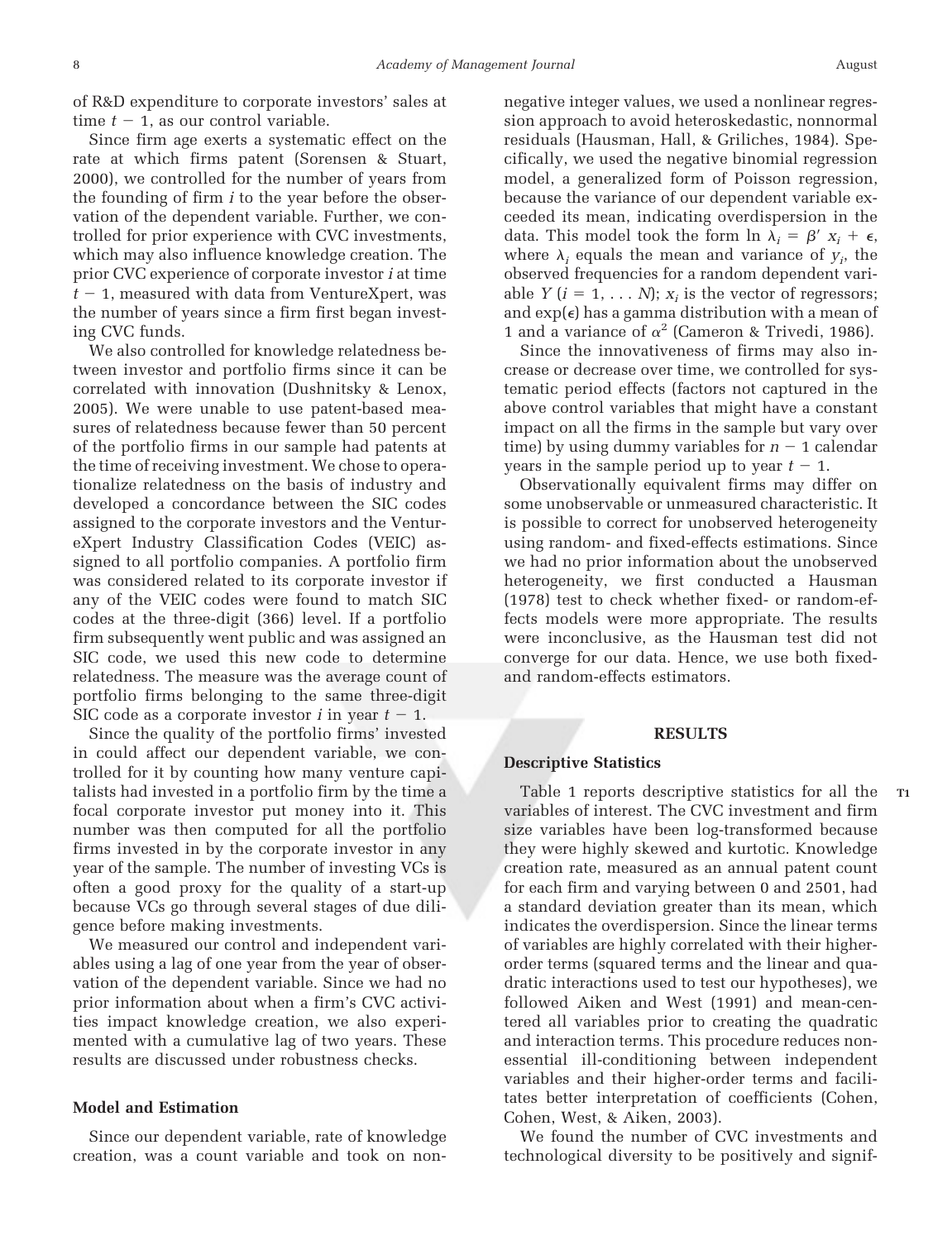|                                                                    |        |                 |      | Correlations and Descriptive Statistics <sup>a</sup> |                  |            |            |                 |             |                |                  |         |                |                 |                 |
|--------------------------------------------------------------------|--------|-----------------|------|------------------------------------------------------|------------------|------------|------------|-----------------|-------------|----------------|------------------|---------|----------------|-----------------|-----------------|
| Variable                                                           | Mean   | s.d.            | Σ    | linimum Maximum 1                                    |                  | N          | s          |                 | LC)         | అ              | Ŋ                | œ       | ග              | $\overline{10}$ | $\overline{11}$ |
| 1. Patent count $_{it}$                                            | 352.32 | 497.40          | 0.00 | 2,501.00                                             |                  |            |            |                 |             |                |                  |         |                |                 |                 |
| 2. Number of CVC                                                   | 0.31   | 0.64            | 0.00 | 3.47                                                 | $.12*$           |            |            |                 |             |                |                  |         |                |                 |                 |
| 3. Involvement $_{it-1}$<br>$investments_{it-1}^{\mathsf{b}}$      | 0.18   | 0.64            | 0.00 | 10.00                                                | $\overline{0}$ . | $.31***$   |            |                 |             |                |                  |         |                |                 |                 |
| 4. Technological knowledge                                         | 9.38   | 5.71            | 0.00 | 17.85                                                | $.64***$         | $.11*$     | $\sim$     |                 |             |                |                  |         |                |                 |                 |
|                                                                    |        |                 |      |                                                      |                  |            |            |                 |             |                |                  |         |                |                 |                 |
| diversity $u_1 = 1$ to $t = 4$<br>5. Patent stock $u_1 = 1$        |        | 713.02 1,063.60 | 0.00 | 4,599.00                                             | $.75***$         | .04        | $-0.5$     | $.69***$        |             |                |                  |         |                |                 |                 |
| 6. M&As, JVs, and alliances $_{it-1}$                              | 17.06  | 20.33           | 0.00 | 118.00                                               | $***80.$         | $.21***$   | 05         | $.57***$        | $.62***$    |                |                  |         |                |                 |                 |
|                                                                    | 44.99  | 40.02           | 0.00 | $152.0055***$                                        |                  | .06        | $-0.03$    | $.66***$        | $.63***$    | $.54***$       |                  |         |                |                 |                 |
| 7. $\text{Age}_{it}$ – 1<br>8. $\text{Size}_{it}$ – 1 <sup>b</sup> | 8.17   | 2.50            | 0.64 |                                                      | $11.49.60***$    | $.27***$   | $^{+60}$ . | $.86***$        | $.59***$    | $.58***$       | $* * * 60.$      |         |                |                 |                 |
| 9. R&D intensity $_{it\,-\,1}$                                     | 0.10   | 0.13            | 0.01 |                                                      | $1.78 - 12*$     | $-0.02$    | .02        | $.35***$        | $-.19*** -$ | $-.13*$        | $-.20***-.47***$ |         |                |                 |                 |
| 10. CVC experience $_{it-1}$                                       | 11.91  | 5.10            | 1.00 | 28.00                                                | $.12*$           | $-.15**$ . | $-0.01$    | $.14***$        | $.11*$      | $-0.01$        | 08               | $.12*$  | $-0.09^+$      |                 |                 |
| 11. Knowledge relatedness $_{it-1}$                                | 1.38   | 2.69            | 0.00 | 13.00                                                | .08              | $.71***$   | $.33***$   | $.09^{\dagger}$ | .02         | $.14**$        | $\ddot{5}$       | $.15**$ | $-0.03$        | $-.14**$        |                 |
| 12. Quality of portfolio firms $_{it-1}$                           | 0.09   | 0.26            | 0.00 | 2.00                                                 | .04              | $.40***$   | $.33***$   |                 | $-0.07$     | $\overline{0}$ | $-0.00$          | .06     | $\overline{0}$ | $-0.05$         | $.49***$        |
| <sup>b</sup> Log-transformed.<br>$n = 383$ .                       |        |                 |      |                                                      |                  |            |            |                 |             |                |                  |         |                |                 |                 |

TABLE 1 **TABLE 1**

 $p < 10$ <br>  $p < p \nless p$ <br>  $p > 0.5$ <br>  $p > p$ 

 $k * p < .001$ 

Two-tailed *t*-tests.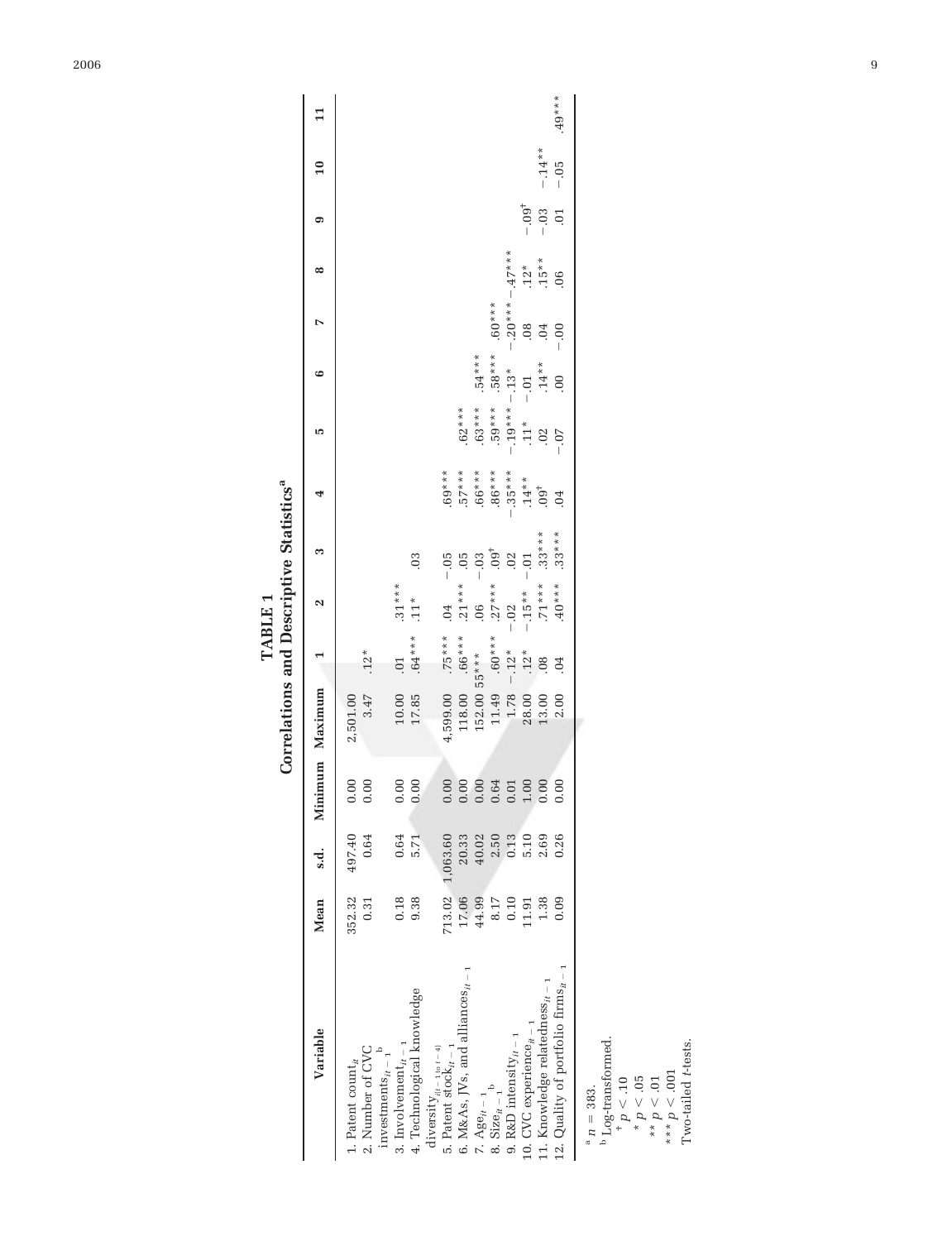icantly correlated with the rate of knowledge creation, but the correlation between involvement and knowledge creation was not significant. Technological diversity, in particular, was strongly correlated with the dependent variable  $(r = .64)$ . Many of our control variables, such as prior patent stock, partnerships (M&A, JVs and alliances), age, and size, were significantly correlated with the dependent variable in expected directions.

# **Regression Models**

We report the results of the fixed-effects and random-effects negative binomial regression analysis in Table 2. Model 1 is the unconstrained controlsonly model. Model 2 introduces the number of CVC investments as linear and quadratic terms to test Hypothesis 1. Model 3 includes two additional independent variables: involvement with portfolio firms, and technological diversity. Model 4 incorporates the interaction effects to test Hypotheses 2 and 3: interactions of involvement and technological diversity with the linear term number of CVC investments, and interactions of involvement and technological diversity with the squared term, number of CVC investments squared. Thus, model 4 represents the fully specified fixed-effects model. Although not reported, all models include firm and time dummies to control for unobserved heterogeneity and time-varying factors. We also show the partial and fully specified random-effects models (Table 2, models  $5-8$ ).

*Direct effects.* Hypothesis 1 posits an inverted U-shaped relationship between the number of CVC investments and patent count, our proxy for knowledge creation. The results in model 2 and model 6 (Table 2) indicate that the linear term number of CVC investments is positive and significant (*p* .10), and number of CVC investments squared is negative and significant  $(p < .01)$ , thus supporting Hypothesis 1.

The insignificance of the linear term number of CVC investments in models 4 and 8 is perhaps the result of the collinearity introduced by the numerous interaction terms involving the linear term. Multicollinearity is common when interaction terms are entered together with their component terms in a regression equation (Jaccard & Turrisi, 2003). Although multicollinearity affects the standard errors and coefficients of simple component terms, it does not influence the efficiency of estimates of higher-order terms.

*Moderator effects.* To test for moderating effects on the curvilinear relationship, we created linear interaction terms composed of the number of CVC investments and each of the two moderating variables and quadratic interaction terms. We entered the moderators together as a block to account for their simultaneous effect on the dependent variables (Golden & Viega, 2005). Evidence of moderation is found when the quadratic interactions are significant in the hypothesized direction and the model fit improves (Golden & Viega, 2005).

Hypothesis 2 posits that corporate investor involvement positively moderates the relationship between number of CVC investments and knowledge creation. In model 4 (Table 2), our fully specified fixed-effects model, the interaction term is positive and statistically significant ( $\beta$  = .71,  $p$ .001), and a log-likelihood test shows that inclusion of the quadratic interaction further improves model fit. The results are similar in model 8 (Table 2,  $\beta$  = .67,  $p <$  .001), our random-effects regression model. Hence, we claim support for Hypothesis 2.

To better interpret the interaction terms, we graphed the quadratic-by-linear effect using the procedure outlined in Cohen et al. (2003) and Aiken and West (1991). Figure 2 shows that for corporate investors with low involvement (one standard deviation below the mean), the rate of knowledge creation is lower than it is for investor firms with moderate involvement (at the mean value of involvement) and with high involvement (one standard deviation above the mean). In fact, the figure shows that greater involvement with portfolio firms has such a strong moderating effect that, at high levels of involvement and CVC investment, the relationship between number of CVC investments and rate of knowledge creation turns positive. The inflexion point of the inverted U occurs at lower levels of CVC investments, an expected finding, because the corporate investors in our sample invested in one start-up annually, on average.

Hypothesis 3 argues that technological diversity moderates the relationship between the number of CVC investments and the dependent variable. The quadratic interaction term, technological diversity by number of CVC investments squared, is statistically insignificant (Table 2, model 4). Thus, Hypothesis 3 is not supported.

Among the control variables, M&As, JVs, and alliances; investor size; and relatedness between an investor and its portfolio firms were consistently significant.

*Robustness checks.* To check for robustness, we ran additional regressions. First, we used alternative measurements of involvement, one of our independent variables. We separated the involvement variable into two variables— one capturing involvement through the formation of alliances between a corporate investor and portfolio firms, and

**F2**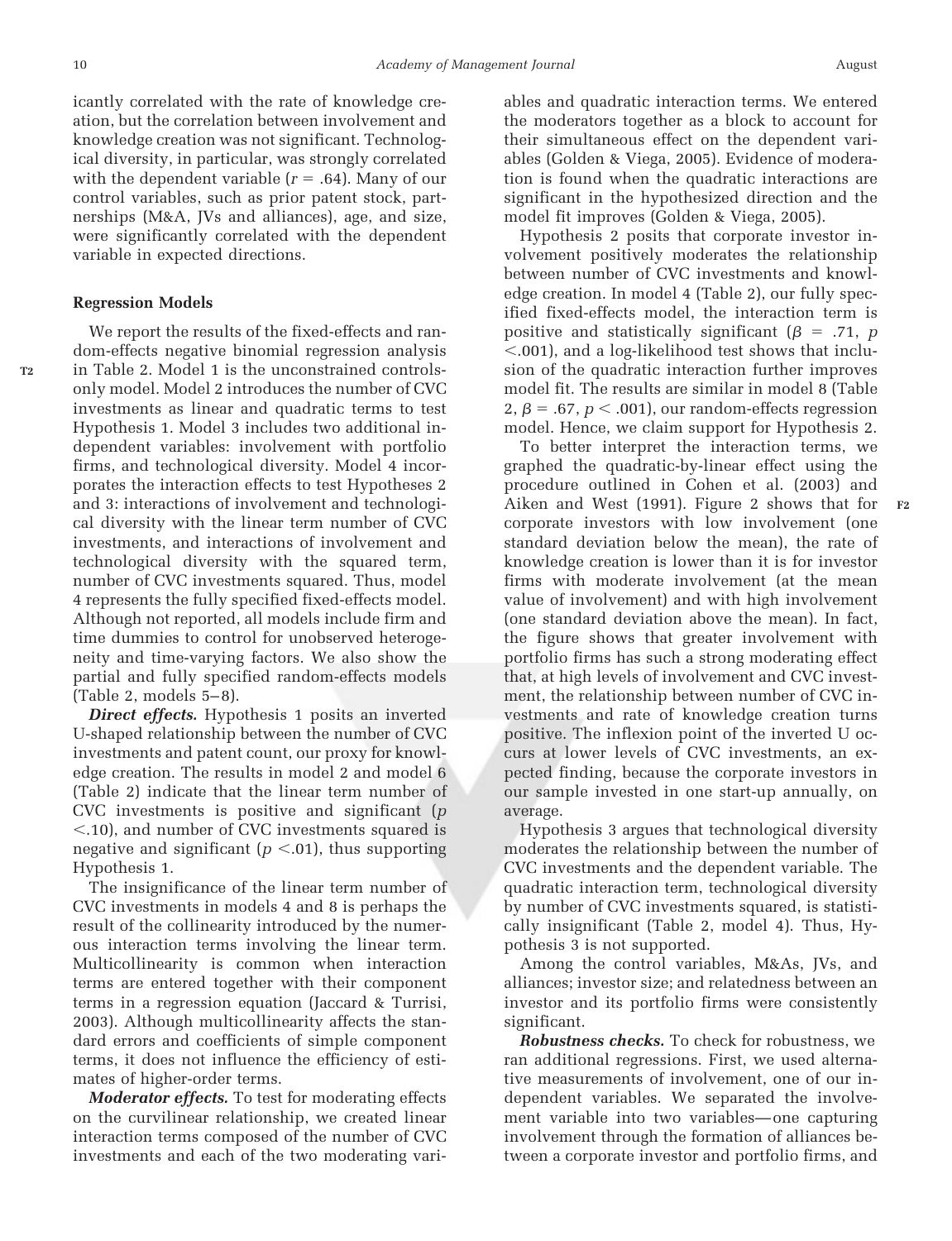| Variables                                                                                                                                                                                                                                                                                    |                                                                                                                                      |                                                                                                                                       |                                                                                                                                 |                                                                                                                             | Negative Binomial Models with Fixed and Random Effects for Knowledge Creation Rate <sup>a</sup>                                                 |                                                                                                                                                           |                                                                                                                                                   |                                                                                                                                                  |
|----------------------------------------------------------------------------------------------------------------------------------------------------------------------------------------------------------------------------------------------------------------------------------------------|--------------------------------------------------------------------------------------------------------------------------------------|---------------------------------------------------------------------------------------------------------------------------------------|---------------------------------------------------------------------------------------------------------------------------------|-----------------------------------------------------------------------------------------------------------------------------|-------------------------------------------------------------------------------------------------------------------------------------------------|-----------------------------------------------------------------------------------------------------------------------------------------------------------|---------------------------------------------------------------------------------------------------------------------------------------------------|--------------------------------------------------------------------------------------------------------------------------------------------------|
|                                                                                                                                                                                                                                                                                              |                                                                                                                                      | <b>Fixed Effects</b>                                                                                                                  |                                                                                                                                 |                                                                                                                             |                                                                                                                                                 |                                                                                                                                                           | <b>Random Effects</b>                                                                                                                             |                                                                                                                                                  |
|                                                                                                                                                                                                                                                                                              | Model 1                                                                                                                              | Model 2                                                                                                                               | S<br>Model:                                                                                                                     | Model 4                                                                                                                     | LO<br>Model                                                                                                                                     | Model 6                                                                                                                                                   | Model 7                                                                                                                                           | Model 8                                                                                                                                          |
| Constant                                                                                                                                                                                                                                                                                     |                                                                                                                                      | $-2.29***$ (0.39) $-2.19***$ (0.39) $-0.51$ (0.44)                                                                                    |                                                                                                                                 | $-0.36(0.46)$                                                                                                               |                                                                                                                                                 | $2.67***$ (0.43) $-2.52***$ (0.43) $-0.84*$ (0.43)                                                                                                        |                                                                                                                                                   | $-0.80^{\dagger}$ (0.45)                                                                                                                         |
| Number of CVC investments $_{it-1}$ squared<br>Number of CVC investments $_{it-1}$<br>Technological knowledge diver-<br>$\text{slty}_{i(t-1 \text{ to } t-4)}$<br>Involvement $_{it-1}$<br>Independent                                                                                       | $-0.16**$ (0.05)                                                                                                                     | $-0.18***$ (0.05)<br>$0.14***$ (0.02)<br>$0.19^{t}$ $(0.11)$                                                                          | $0.14***$ (0.02)<br>$0.24*(0.11)$<br>$-0.15*(0.06)$<br>0.01(0.03)                                                               | $0.25*(0.12)$<br>0.10(0.13)                                                                                                 | $-0.18***$ (0.05) $-0.19***$ (0.05)                                                                                                             | $0.17***$ (0.02)<br>$0.25*(0.11)$                                                                                                                         | $0.17***$ (0.02)<br>$0.28**$ $(0.10)$<br>$-0.17*(0.07)$<br>0.01(0.03)                                                                             | $0.23*(0.12)$<br>0.11(0.14)                                                                                                                      |
| Involvement <sub>it – 1</sub> $\times$ number of CVC<br>Moderating                                                                                                                                                                                                                           |                                                                                                                                      |                                                                                                                                       | $-0.91*(0.37)$                                                                                                                  |                                                                                                                             |                                                                                                                                                 |                                                                                                                                                           | $-0.85*(0.36)$                                                                                                                                    |                                                                                                                                                  |
| $\mathrm{sity}_{t(t-1\; \mathrm{tot}-4)}$ × number of CVC<br>investments<br>$\mu$ – $_1$ – $_2$ – $_3$ – $_4$ – $_5$ – $_6$ – $_7$ – $_7$ – $_8$ – $_7$ – $_8$ – $_7$ – $_8$ – $_7$ – $_8$ – $_9$ – $_9$ – $_9$ – $_9$ – $_9$ – $_9$ – $_9$ – $_9$ – $_9$ – $_9$ – $_9$ – $_9$ – $_9$ – $_9$ |                                                                                                                                      |                                                                                                                                       |                                                                                                                                 | 0.01(0.02)                                                                                                                  |                                                                                                                                                 |                                                                                                                                                           | 0.01(0.02)                                                                                                                                        |                                                                                                                                                  |
| Involvement <sub>it – 1</sub> $\times$ number of CVC<br>investments $_{it-1}$                                                                                                                                                                                                                |                                                                                                                                      |                                                                                                                                       |                                                                                                                                 | $0.71***$ $(0.20)$                                                                                                          |                                                                                                                                                 |                                                                                                                                                           |                                                                                                                                                   | $0.67***$ $(0.19)$                                                                                                                               |
| sity $_{i(it-1 \text{ to } t-4)}$ $\times$ number of CVC<br>Technological knowledge diver-<br>$\operatorname{investments}_{it-1}$ squared<br>$investments_{it-1}$ squared                                                                                                                    |                                                                                                                                      |                                                                                                                                       |                                                                                                                                 | $-0.02(0.01)$                                                                                                               |                                                                                                                                                 |                                                                                                                                                           |                                                                                                                                                   | $-0.02(0.01)$                                                                                                                                    |
| M&As, JVs, and alliances $_{it-1}$<br>Knowledge relatedness $_{it-1}$<br>Quality of portfolio firms $_{it}$<br>CVC experience $_{it-1}$<br>R&D intensity<br>$\hbar$ – $_1$<br>Patent stock $_{it-1}$<br>$Size_{it-1}$<br>$\mathrm{Age}_{it-1}$<br>Control                                    | $0.01***$ (0.00)<br>$0.42***$ $(0.10)$<br>$0.37***$ (0.04)<br>$-0.01*$ (0.00)<br>$1.19**$ (0.38)<br>$0.02**$ (0.38)<br>$-0.01(0.01)$ | $0.01***$ $(0.00)$<br>$0.37***$ (0.10)<br>$0.39***$ $(0.05)$<br>$1.22**$ $(0.39)$<br>$1.22**$ $(0.39)$<br>$-0.00(0.00)$<br>0.02(0.01) | $0.01***$ (0.00)<br>$0.30***$ (0.09)<br>$0.19***$ (0.05)<br>$-0.01*$ (0.00)<br>$0.91*(0.37)$<br>$0.91*(0.37)$<br>$-0.03*(0.01)$ | $0.01***$ (0.00)<br>$0.33***$ (0.09)<br>$0.18***$ $(0.05)$<br>$0.84*(0.38)$<br>$0.84*(0.38)$<br>$0.03*(0.02)$<br>0.00(0.00) | $0.40***$ (0.10)<br>$0.01***$ (0.00)<br>$0.40***$ (0.05)<br>$1.31**$ $(0.40)$<br>$0.01*$ (0.00)<br>$1.31*(0.40)$<br>$-0.01(0.01)$<br>0.00(0.00) | $0.33***$ (0.09)<br>$0.01***$ $(0.00)$<br>$0.42***$ (0.05)<br>$1.32***$ $(0.41)$<br>$1.32***$ (0.41)<br>$-0.02^+(0.01)$<br>$0.00^{+}(0.00)$<br>0.00(0.00) | $0.26***$ (0.09)<br>$0.01***$ $(0.00)$<br>$0.21***$ (0.05)<br>$1.09**$ (0.38)<br>$1.09**$ (0.38)<br>$-0.01*(0.00)$<br>$0.03*(0.01)$<br>0.00(0.00) | $0.01***$ (0.00)<br>$1.05***$ (0.38)<br>$0.30***$ $(0.09)$<br>$0.21***$ (0.05)<br>$1.05**$ $(0.38)$<br>$0.03*(0.01)$<br>0.00(0.00)<br>0.00(0.00) |
| $-1,712.24$<br>17<br>Log-likelihood ratio<br>Log-likelihood<br>Wald $\chi^2$<br>ď                                                                                                                                                                                                            | $323.18***$                                                                                                                          | $347.35***$<br>$-1,704.14$<br>16.18<br>19                                                                                             | $408.36***$<br>62.32<br>$-1,681.07$                                                                                             | $422.59***$<br>80.19<br>$-1,672.14$<br>25                                                                                   | $362.16***$<br>18.00<br>2,028.01                                                                                                                | $401.43***$<br>$21.07\,$<br>20.00<br>$-2,017.47$                                                                                                          | 543.43****<br>$-1,984.90$<br>22.00<br>86.22                                                                                                       | 578.05***<br>26.00<br>$-1,974.55$<br>106.92                                                                                                      |

 $\mathcal{L}$ k TABLE 2 **TABLE 2** ÷ j Ě

> $n^a$ *n* = 383.<br>
> <sup>*†</sup>p* < .10<br> *\* p* < .05<br> *\*\* p* < .01</sup>

 $k * p < .001$ 

Two-tailed tests.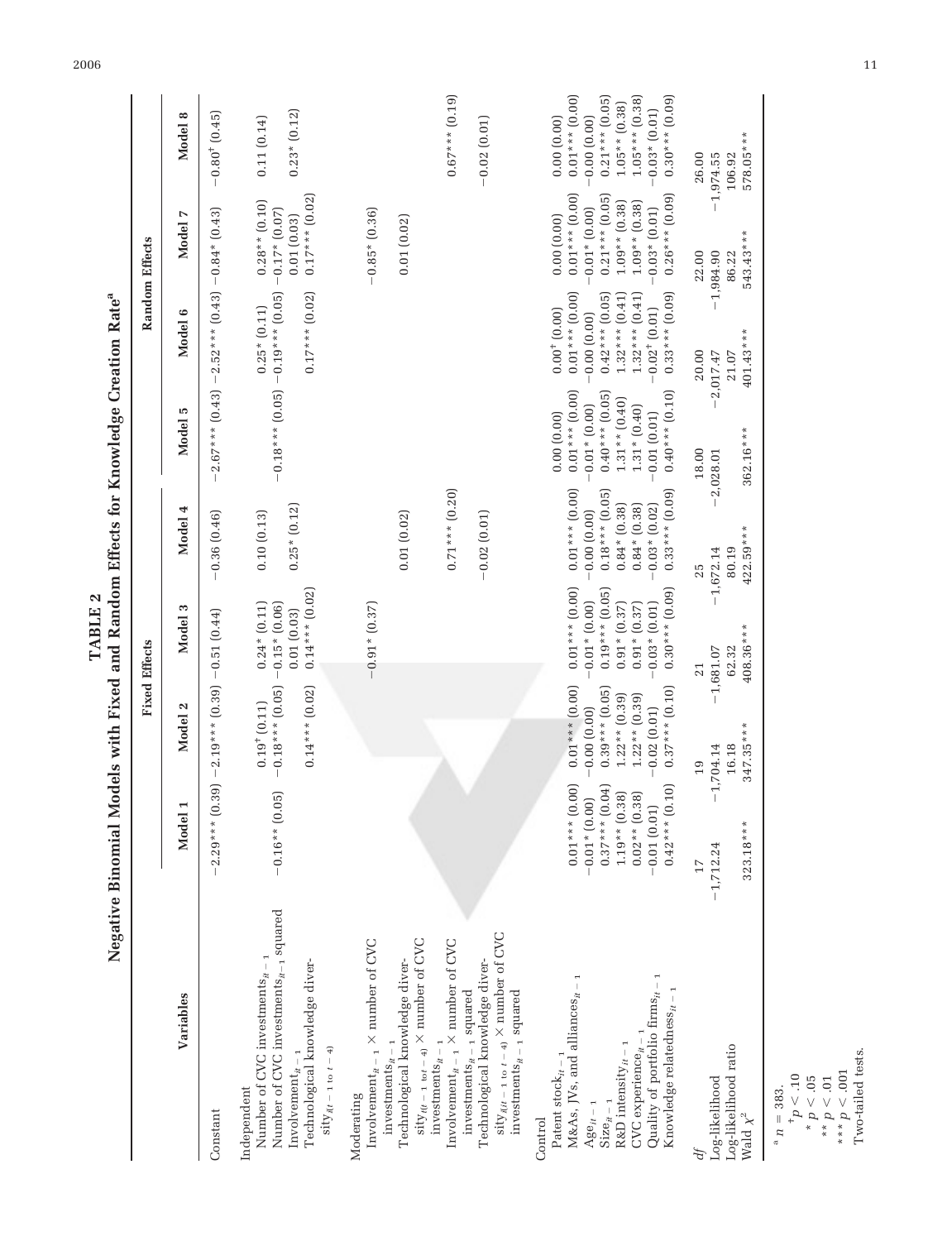**FIGURE 2 Interaction Effect of Involvement<sup>a</sup>**



a Lagged one year.

the other capturing involvement through board seats taken by the corporate investor in its portfolio firms. We ran two distinct fixed-effects regression models, which are reported in Table 3. Models A and B use alliances-only and board-seats-only, respectively, to operationalize involvement. Results indicate that although all models of involvement are significant, the coefficient of involvement measured as alliances-only (model A) is statistically stronger. We address these results in the discussion section.

Second, since we had no precedents for our use of a one-year lag in Table 2, we ran models using a "cumulative" lag of two years as an additional check for robustness.<sup>5</sup> Our results indicate that the main effect of number of CVC investments on knowledge creation is significant and has an inverted U-shape, but the moderating effect of involvement is statistically insignificant. The quadratic interaction of the number of CVC investments with the technological diversity is also insignificant in models with a cumulative two-year lag. The results from models with a two-year cumulative lag do not provide strong evidence for our moderating hypotheses. We address this lack of support in the discussion section.

#### **DISCUSSION**

We conceptualized CVC investment activity as an exploratory process whereby firms employ these investments to search for new opportunities in their external environments. Subsequently, corporate investors, relying on involvement with portfolio firms and their technological knowledge diversity, can *use* their access to start-ups to accumulate knowledge from the investments and enhance their own potential to innovate. Our findings shed new light on the role played by contextual factors in overcoming the limitations inherent in exploratory activities (Levinthal & March, 1993).

The inverted U-shaped relationship between CVC investment and innovation found in this study suggests that this relationship may be more complex than previously thought. For example, our finding differs from the positive relationship found by Dushnitsky and Lenox (2005). Explanations for this difference may pertain to the differing approaches used. Dushnitsky and Lenox (2005) did not test for a nonlinear relationship between innovation and CVC investments, and their sample was drawn from a cross-section of industries, whereas our study focused on a single industry. Also, they measured the magnitude of CVC investment as the dollar amount invested by corporations. This measure captures a firm's overall involvement in external venturing activities such as CVC investment, but it provides limited information regarding the

**T3**

<sup>5</sup> These tables are available from the authors upon request.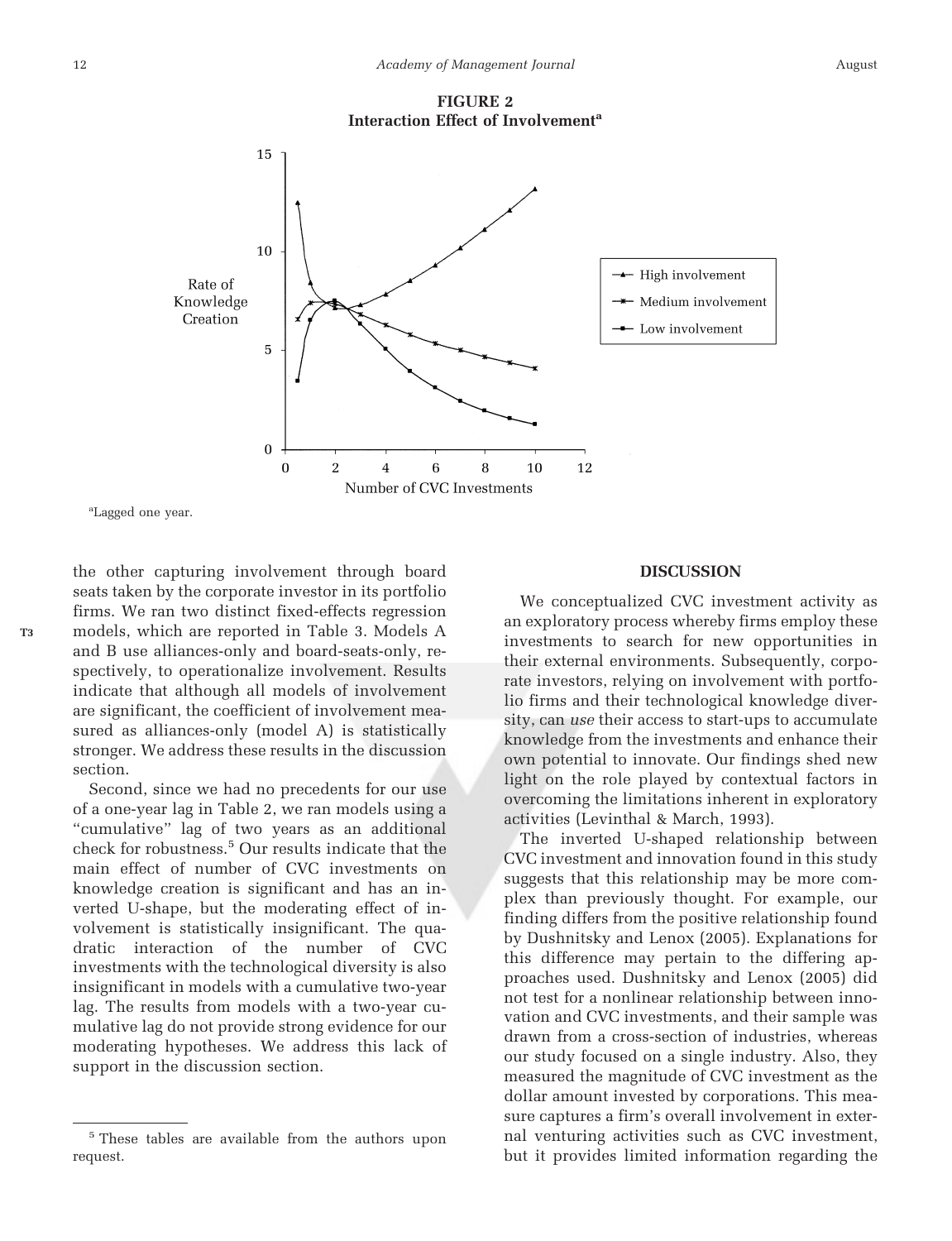**TABLE 3 Comparison of Alternate Specifications of Involvement for Knowledge Creation Rate<sup>a</sup>**

| <b>Variables</b>                                                                                    | <b>Alliances Only:</b><br>Model A | <b>Board Only:</b><br><b>Model B</b> |
|-----------------------------------------------------------------------------------------------------|-----------------------------------|--------------------------------------|
| Constant                                                                                            | $-0.32(0.46)$                     | $-0.55(0.46)$                        |
| Independent                                                                                         |                                   |                                      |
| Number of CVC investments <sub>it = 1</sub>                                                         | 0.12(0.13)                        | 0.05(0.16)                           |
| Number of CVC investments $_{it-1}$ squared                                                         | $-0.20***$ (0.06)                 | $-0.08(0.09)$                        |
| Involvement—Alliance only $_{it-1}$                                                                 | $0.38*(0.18)$                     |                                      |
| Involvement (Board only) <sub>it - 1</sub>                                                          |                                   | $0.83^+(0.44)$                       |
| Technological knowledge diversity <sub><math>i(t-1</math> to <math>t-4</math></sub> )               | $0.14***$ (0.02)                  | $0.14***$ (0.02)                     |
| Moderators                                                                                          |                                   |                                      |
| Involvement—Alliance only <sub>it - 1</sub> $\times$ number of<br>CVC investments <sub>it – 1</sub> | $-1.10*(0.47)$                    |                                      |
| Involvement—Board only <sub>it = 1</sub> $\times$ number of                                         |                                   | $-2.85*(1.40)$                       |
| CVC investments <sub>it – 1</sub>                                                                   |                                   |                                      |
| Technological knowledge diver-                                                                      | 0.00(0.02)                        | 0.01(0.02)                           |
| sity <sub>i(it</sub> – <sub>1 to t</sub> – <sub>4</sub> ) $\times$ number of CVC                    |                                   |                                      |
| investments <sub><math>i_{t-1}</math></sub>                                                         |                                   |                                      |
| Involvement—Alliance only <sub>it – 1</sub> $\times$ number of                                      | $0.90***$ (0.26)                  |                                      |
| CVC investments <sub>it - 1</sub> squared                                                           |                                   |                                      |
| Involvement—Board only <sub>it = 1</sub> $\times$ number of                                         |                                   | $1.81*$ (0.71)                       |
| CVC investments <sub>it = 1</sub> squared                                                           |                                   |                                      |
| Technological knowledge diver-                                                                      | $-0.01(0.01)$                     | $-0.01(0.01)$                        |
| sity <sub>i(t - 1 to t - 4)</sub> $\times$ number of CVC                                            |                                   |                                      |
| investments <sub><math>i_{t-1}</math></sub> squared                                                 |                                   |                                      |
| Controls                                                                                            |                                   |                                      |
| M&As, JVs, and alliances <sub>it - 1</sub>                                                          | $0.01***$ (0.00)                  | $0.01***$ (0.00)                     |
| $\text{Age}_{it-1}$                                                                                 | $-0.00^{\dagger}$ (0.00)          | $-0.00(0.00)$                        |
| $Size_{it-1}$                                                                                       | $0.18***$ (0.05)                  | $0.19***$ (0.06)                     |
| R&D intensity $_{it-1}$                                                                             | $0.82*(0.38)$                     | $0.95*(0.37)$                        |
| CVC experience $_{it-1}$                                                                            | $0.02**$ (0.01)                   | $0.03***$ (0.01)                     |
| Quality of portfolio firms <sub>it - 1</sub>                                                        | $-0.03(0.02)$<br>$0.29***$ (0.09) | $-0.03*(0.01)$<br>$0.35***$ (0.09)   |
| Knowledge relatedness <sub>it = 1</sub>                                                             |                                   |                                      |
| Observations/ $df$                                                                                  | 383/25                            | 383/25                               |
| Log-likelihood                                                                                      | $-1,671.37$                       | $-1,676.58$                          |
| Wald $\chi^2$                                                                                       | $421.76***$                       | 423.68***                            |
|                                                                                                     |                                   |                                      |

<sup>a</sup> Fixed-effects models.  $p < .10$  $\frac{1}{2}$  *p* < .05  $^{\star\,\star}$   $p$   $<$   $.01$  $*** p < .001$ Two-tailed tests.

dispersion of portfolio firms—that is, about how many *different* firms the corporate investor invested in annually. Despite these differences, both findings highlight and empirically support the important link between CVC investments and innovation. When viewed together, the findings suggest that when a corporate investor's involvement capability is limited, it may be better for it to invest larger sums of money into fewer CVC investments. However, when the investor's involvement capability is high, it may be better for it to spread the larger sum over a larger number of CVC investments.

We argued that two important factors— corporate

investor involvement and technological diversity moderate the direct relationship between the number of CVC investments and knowledge creation. We viewed these factors as necessary for generating valuable knowledge resources from investors' access to portfolio firms. We posited that the first moderator, corporate investor involvement, would strengthen the relationship between the number of CVC investments and rate of knowledge creation. We found the effect to be strong enough to change the *directionality* of the main relationship. As seen in Figure 2, when involvement is high, its moderation effect is strong in that it *reverses* the inverted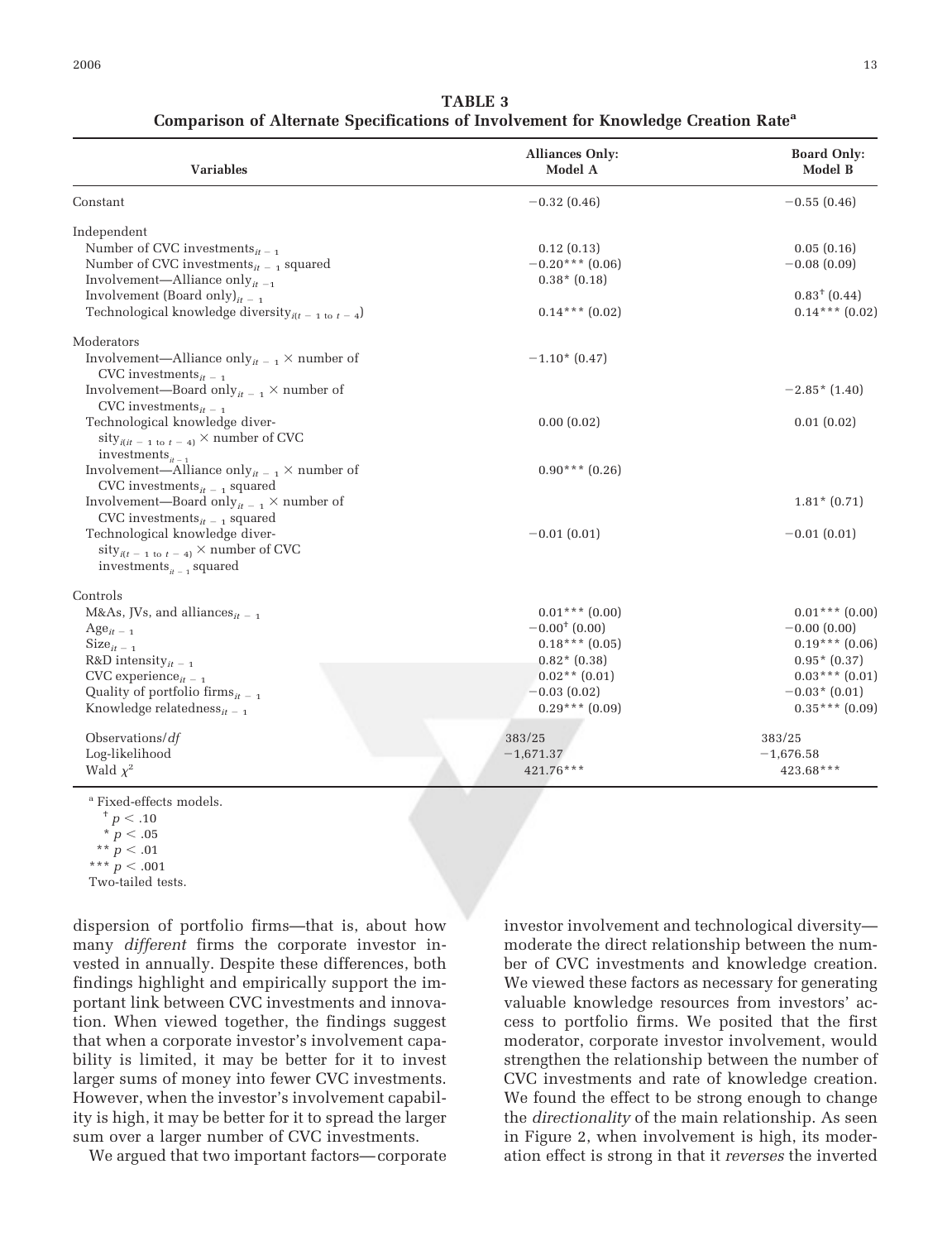U-shaped relationship between number of CVC investments and knowledge creation, which becomes a J-shaped relationship. Broadly, this finding underscores the importance of involvement as a mechanism whereby corporate investors can capitalize further on available opportunities and suggests that, although CVC equity investments may provide governance advantages through ownership rights, it is involvement with portfolio firms that helps investors gain knowledge benefits. An explanation for this effect may be that after a corporate investor has experimented with involvement in its first portfolio firm, it may attempt to generalize the process and type of involvement to subsequent portfolio firms. However, if subsequent portfolio firms are different from the first one, or if they possess unique types of knowledge, then a single strategy of involvement with portfolio firms may be less useful. As firms gain experience with involvement, they may be able to improve the knowledge creation rate significantly by applying appropriate involvement strategies to their portfolio firms.

This study measured two different types of involvement, alliances and board seats. We found that alliance relationships had a stronger moderating effect than board seats. Perhaps alliances engage partners at an operational level and thereby enable the formation of links between portfolio firms and business units of a corporate investor. Board seats, in contrast, are less action-oriented and provide corporate investors with a bird's-eye view of the new technologies being developed by portfolio firms. This finding highlights the role played by relationships in investors' gaining an understanding of the tacit and complex components of knowledge that may be deeply embedded in start-ups and may take longer to uncover without some relational elements in place.

Technological diversity, our second potential moderator, did not moderate the main relationship. In our arguments for moderation, we assumed that the number of CVC investments made by a corporation was directly proportional to the probability that this investor was exposed to different knowledge streams emanating from its portfolio firms. A possible explanation for the lack of moderation is that start-ups in investor portfolios may lack the assumed diversity. In other words, the investor firms in our sample may have been overly focused on certain types of target firms and, by overspecializing (building portfolios of start-ups belonging to the same industry segment as themselves, or focusing on the same technology as each other), they may have exhausted the recombinatory pool from new knowledge acquisition.

We also found that the direct effect of CVC in-

vestments on knowledge creation and the moderation effect of involvement on this relationship were strongest in one-year lagged models. Given the extremely rapid rate of change and technological obsolescence in the telecommunications equipment industry, this result was not surprising; perhaps one year is sufficient for most forms of technological knowledge creation in this industry, or perhaps knowledge older than a year is no longer of competitive value to a corporate investor. Another explanation for the lag structure lies in the myriad technologies required for a complete solution in this industry. Alternatively, the portfolio firms are able to supply a piece of technology, which can help renew or complete a set of technologies already possessed by the corporate investor.

#### **Contribution, Limitations, and Future Research**

Given the nascent nature of research on corporate venture capital investments, and their purported salience in enabling large companies to generate knowledge and innovations, this study attempts to examine systematically some fundamental questions key to developing a theory-based understanding of this phenomenon. We contribute to the literature on corporate entrepreneurship by highlighting the limits of CVC investments. This is one of the few studies that focuses on organizational learning and knowledge creation via exploration to extend and enrich the corporate entrepreneurship and the broader organization literature on knowledge sourcing and innovation.

We also contribute to the search literature by framing CVC investments as a search mechanism for external knowledge sourcing and by testing empirically for firm-level factors (e.g., involvement and technological diversity) that make exploratory search via CVC investments more effective. We show that exploration activities are characterized by negative marginal returns beyond a given point, an important finding that highlights the dilemma organizations face as they try to balance the exploration and exploitation modes of learning (Levinthal & March, 1993). We also empirically demonstrate the potential of involvement to reverse negative marginal returns to exploration via CVC investment. This finding illustrates that learning occurs only between organizations that are linked via knowledge transfer relationships and not between organizations without those links (Ingram, 2002).

Finally, the findings provide practical insights for CVC program managers regarding knowledge creation outcomes. One of the critical findings in this study is that the number of CVC investments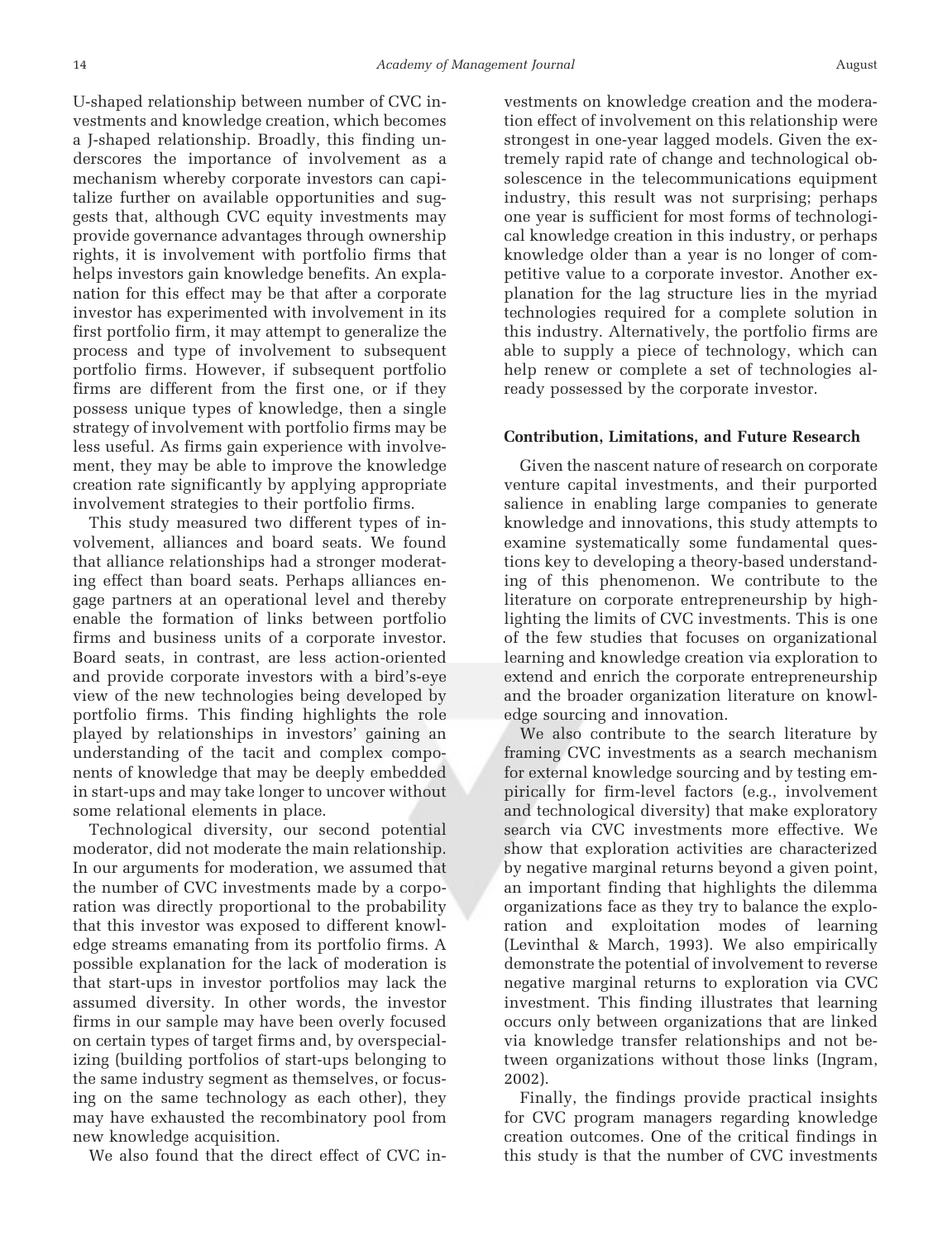likely to deliver learning-related benefits is extremely low, and increasing the number of investments has its downsides—too many CVC investments may not be costless. However, if managers actively manage and augment their CVC investments with other interorganizational relationships, they may be able to unlock the learning potential inherent in their affiliations and generate greater value from multiple CVC investments.

This study is not without limitations. Our use of archival data may been limiting. For example, we could not directly test knowledge flows between corporate investors and their portfolio firms. Given that only about 50 percent of the start-up firms in our sample had patents at the time they received corporate investments, it was impossible to determine, through archival data, whether corporate investors in our sample cited the patents of start-ups they invested in. Further, we assumed, on the basis of anecdotal data and academic surveys, that the primary motives for corporate investors are strategic. We were unable to get finer-grained data on corporate investors' objectives when making CVC investments, but it is possible that some investors may have exploratory versus exploitative motives. Future studies should attempt to capture these goals and their effects on corporate investors. Another possible limitation resulting from the use of archival data pertains to possible unobserved heterogeneity owing to the absence of variables capturing characteristics of the start-up firms studied. Although we controlled for relatedness and start-up quality, information on other characteristics that could affect investor innovation rate, such as geographical or knowledge distance, was unavailable. We are confident that using fixed-effects models mitigated this concern. Nevertheless, it is important that researchers incorporate investee characteristics as part of their analyses.

Using patent data as a proxy for knowledge creation is perhaps another limitation. Because patents may not capture all types of knowledge created within an organization, our findings do not account for noncodified knowledge resulting from CVC investment activity. Thus, we might be underestimating the benefits of CVC investments. However, our findings are still robust and in the expected direction. Another, related limitation of our patents count proxy is the possiblility that firms may file large numbers of patents or file more novel patents for reasons we did not observe. Our use of control variables and a fixed-effects specification should have helped overcome this limitation, however. It also presents opportunities for employing other dependent variables (e.g., new product development)

in future research as proxies for knowledge creation.

Finally, we limited our investigation to a single industry. A few scholars have observed that in high-technology industries, where rapid technological change is the norm, few organizations are able to build capabilities without access to external knowledge (e.g., Leonard-Barton, 1995). Although this view suggests that our findings may be applicable beyond the telecommunications equipment manufacturing industry, it is important that researchers test the generalizability of our findings in other industries.

Another avenue for future research is to examine why technological diversity did not moderate the relationship between CVC investments and innovation. Researchers could explore the association between relatedness, diversity, and innovation and examine whether corporate investor firms that search broadly, but within areas related to their existing knowledge domains, exhibit greater levels of innovation than firms that do not.

In conclusion, we note that scholars have emphasized exploration as an imperative for organizations seeking to create new knowledge and new possibilities (March, 1991), and at the same time have pointed out the detrimental effects of too much exploration. Our study integrates insights from the exploratory search and organizational learning literatures to empirically confirm the negative effects of too much exploration via CVC investments in new ventures. We also show that corporate investors can overcome these negative effects and achieve superior outcomes by adding a relational dimension to their equity links with entrepreneurial firms. We hope that our findings catalyze further work in corporate entrepreneurship.

#### **REFERENCES**

- Ahuja, G. 2000. Collaboration networks, structural holes, and innovation: A longitudinal study. *Administrative Science Quarterly,* 45: 425.
- Ahuja, G., & Katila, R. 2001. Technological acquisitions and the innovation performance of acquiring firms: A longitudinal study. *Strategic Management Journal,* 22: 197–220.
- Ahuja, G., & Lampert, C. M. 2001. Entrepreneurship in the large corporation: A longitudinal study of how established firms create breakthrough inventions. *Strategic Management Journal,* 22: 521–543.
- Aiken, L. S., & West, S. G. 1991. *Multiple regression: Testing and interpreting interactions:* Thousand Oaks, CA: Sage.

Argote, L. 1999. *Organizational learning: Creating, re-*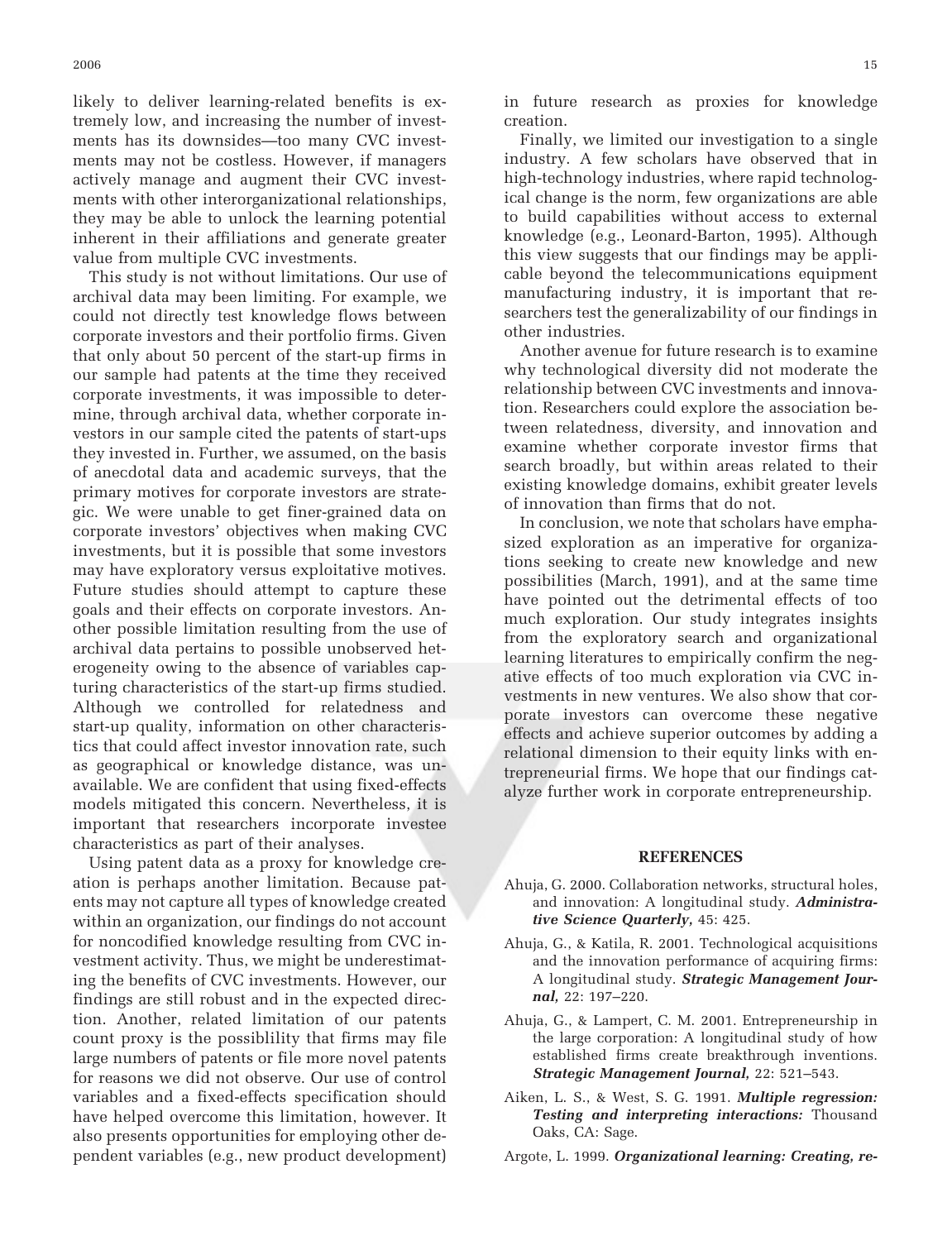*taining, and transferring knowledge.* Boston: Kluwer Academic.

- Benner, M., & Tushman, M. L. 2002. Process management and technological innovation: A longitudinal study of the paint and photography industries. *Administrative Science Quarterly,* 47: 676 –706.
- Bierly, P. E. I., & Chakrabarti, A. K. 1996. Technological learning, strategic flexibility, and new product development in the pharmaceutical industry. *IEEE Transactions on Engineering Management,* 43: 386 –380.
- Cameron, C. A., & Trivedi, P. K. 1986. Econometric models based on count data: Comparisons and applications of some estimators and tests. *Journal of Applied Econometrics,* 1: 29 –54.
- Chesbrough, H. W. 2002. Making sense of corporate venture capital. *Harvard Business Review,* 32(3): 4 –11.
- Chesbrough, H. W., & Tucci, C. L. 2003. *Corporate venture capital in the context of corporate R&D.* Working paper, University of California, Berkeley.
- Cohen, J., Cohen, P., West, S., & Aiken, L. 2003. *Applied multiple regression/correlation analysis for the behavioral sciences* (3rd rd.). Hillsdale, NJ: Erlbaum.
- Cohen, W. M., & Levinthal, D. A. 1990. Absorptive capacity: A new perspective on learning and innovation. *Administrative Science Quarterly,* 35: 128 – 152.
- Cyert, R. M., & March, J. G. 1963. *A behavioral theory of the firm.* Englewood Cliffs, NJ: Prentice-Hall.
- Deeds, D. L., & Hill, C., W. L. 1996. Strategic alliances and the rate of new product development: An empirical study of entrepreneurial biotechnology firms. *Journal of Business Venturing,* 11: 41–55.
- Dhanaraj, C., Lyles, M., Steensma, H. K., & Tihanyi, L. 2004. Managing tacit and explicit knowledge transfer in IJVs: The role of relational embeddedness and the impact on performance. *Journal of International Business Studies,* 35: 428 – 442.
- Dushnitsky, G., & Lenox, M. J. 2005. When do incumbents learn from entrepreneurial ventures? Corporate venture capital and investing firm innovation rates. *Research Policy,* 34: 615– 639.
- Gavetti, G., & Levinthal, D. A. 2000. Looking forward and looking backward: Cognitive and experiential search. *Administrative Science Quarterly,* 45: 113– 137.
- Golden, T. D., & Viega, J. F. 2005. The impact of extent of telecommuting on job satisfaction: Resolving inconsistent findings. *Journal of Management,* 31(2): 1–15.
- Gompers, P. A., & Lerner, J. 1998. *The determinants of corporate venture capital successes: Organizational structure, incentives, and complementarities* (working paper no. 6725). Cambridge, MA: National Bureau of Economic Research.
- Griliches, Z. 1990. Patent statistics as economic indicators. *Journal of Economic Literature,* 28: 1661–1707.
- Hagedoorn, J. 1993. Understanding the rationale of strategic technology partnering. *Strategic Management Journal,* 14: 371–385.
- Hausman, J., Hall, B., & Griliches, Z. 1984. Econometric models for count data with an application to the patents-R&D relationship. *Econometrica,* 52: 909 – 938.
- Hausman, J. A. 1978. Specification tests in econometrics. *Econometrica,* 46: 1251–1271.
- Henderson, R., & Cockburn, I. 1996. Scale, scope, and spillovers: The determinants of research productivity in drug discovery. *Rand Journal of Economics,* 27: 32.
- Ingram, P. 2002. Interorganizational learning. In J. A. C. Baum (Ed.), *Companion to organizations:* 642– 663. New York: Blackwell.
- Jaccard, J., & Turrisi, R. 2003. *Interaction effects in multiple regression.* Thousand Oaks, CA: Sage.
- Katila, R. 2002. New product search over time: Past ideas in their prime? *Academy of Management Journal,* 45: 995–1010.
- Keil, T. 2004. Building external corporate venturing capability: Initial conditions, learning processes, and knowledge management. *Journal of Management Studies,* 41: 799 – 825.
- Keil, T., Zahra, S. A., & Maula, M. 2004. *Explorative and exploitative learning from corporate venture capital: A model of program level determinants.* Paper presented at the annual meeting of the Academy of Management, New Orleans.
- Kogut, B., & Zander, U. 1992. Knowledge of the firm, combinative capabilities, and the replication of technology. *Organization Science,* 3: 383–397.
- Koza, M. P., & Lewin, A. Y. 1998. The co-evolution of strategic alliances. *Organization Science,* 9: 255– 264.
- Lane, P. J., & Lubatkin, M. 1998. Relative absorptive capacity and inter-organizational learning. *Strategic Management Journal, 19: 461-477.*
- Leonard-Barton, D. 1992. Core capabilities and core rigidities: A paradox in managing new product development. *Strategic Management Journal,* 13: 111– 125.
- Leonard-Barton, D. 1995. *Wellsprings of knowledge: Building and sustaining the sources of innovation.* Boston: Harvard Business School Press.
- Levin, R. C., Klevorick, A. K., Nelson, R. R., & Winter, S. G. 1987. Appropriating the returns from industrial research and development. *Brookings Papers on Economic Activity,* 3: 783– 820.

Levinthal, D. A., & March, J. G. 1993. The myopia of